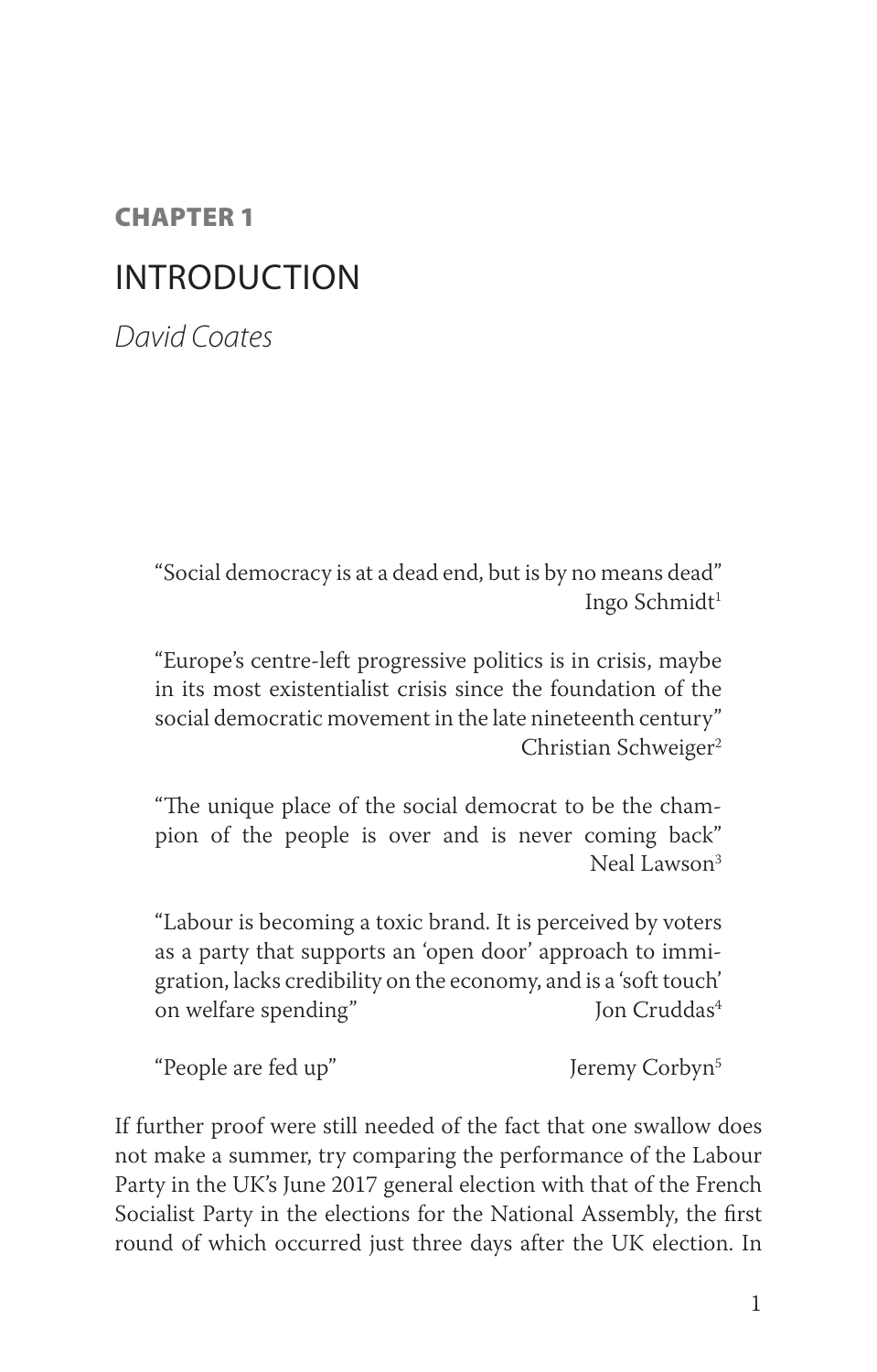both cases, centre-left parties went down to expected defeat: but whereas in the British election, the Labour Party's unexpectedly strong performance cost the Conservative Government its majority, in the French one the Socialist Party and its allies, in government as recently as the previous month, lost all but 44 of their 284 seats. Given that the French performance was by far the more typical of the two, given recent results in both American and European elections, it remains the case, therefore, that – the results of the 2017 UK general election notwithstanding – these are not great days for centre-left parties in developed capitalisms. And a hundred years out from the Russian Revolution, they are even worse days for the revolutionary Left. Indeed, it is quite difficult to think of a recent time in which left-wing prospects of either a moderate or a more radical kind have looked so problematic. Which means, among other things, that reflecting on the future of the Left against such a background is likely to be neither an easy nor a pleasing affair; but then, precisely because it is not, the need for such a reflection has arguably never been greater.

As I have long understood it, the first rule of politics is always this: that if you are in a hole, the initial thing that you must do is to stop digging. Across the western world, the contemporary Left is in a serious hole: which is why the precise nature of the hole, the manner of its creation, the immediate consequence of its existence, and the best way to find the ladder out – understanding all these dimensions of the Left's present predicament are now key requirements for the successful achievement of any political project designed to return progressives to power. The only way to ensure that the present underperformance of progressive forces becomes the lowest point of their political trajectory over time, rather than part of their permanent condition, is to have all of us who care about progressive values concentrate on trajectory improvement. We need, as a matter of urgency, to find a combination of institutions, strategies and programmes that is capable of recreating a broad basis of support for left-wing causes. And because that is so, quite what those institutions need to be, what strategies they should follow, and what policy commitments should go with them – these basic design questions are collectively the subject matter of the essays gathered here. The purpose of this introduction is to set those essays in their shared context, and to explain how and why they have been pulled together.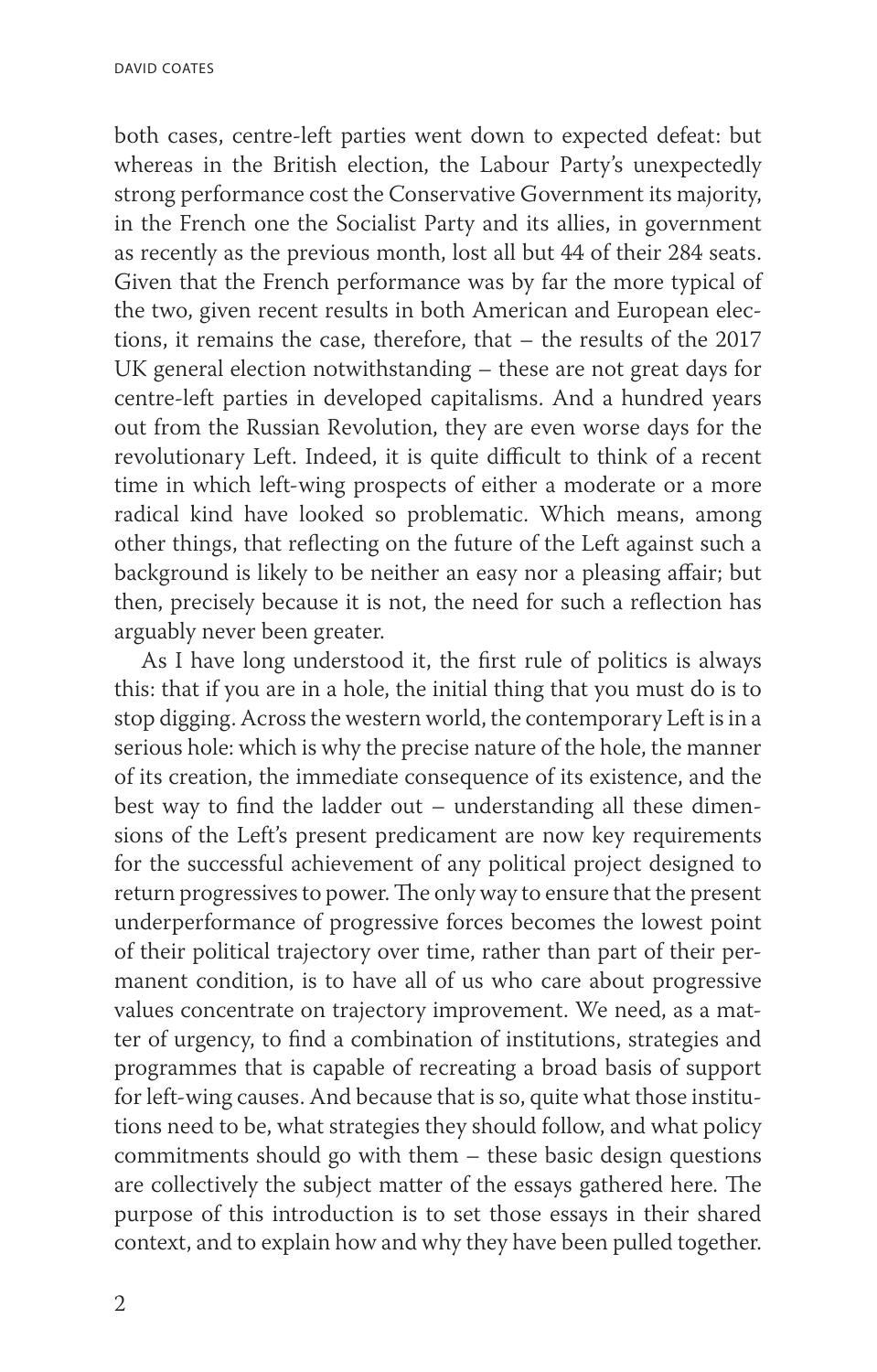Labour Party supporters in the United Kingdom woke on 9 June 2017 to discover an overnight improvement in the Labour vote, and in its representation in Parliament, that few had anticipated just 24 hours before: and for very good reason. Because until that point, and over the last half-decade, support for left-wing political parties across Europe and North America had steadily sunk to a new low: so low indeed that Árni Árnason recently asked "is 6% the new norm for the progressive left"6 and Sheri Berman recently wrote that "the European centre-left risks irrelevance".7 The 2017 UK election stands now as an oasis of hope amid the more general desert of centre-left fortunes across western Europe to which Sheri Berman referred, as in its own way did the size and character of the vote accruing to Hillary Clinton as she fought Donald J. Trump for the US presidency just seven months earlier. But on either side of the Atlantic, it is still a desert out there, when examined calmly from even a moderate (and certainly from a more radical) progressive point of view. Hillary Clinton fought, but she also lost – and lost to Donald J. Trump of all people. Jeremy Corbyn's Labour Party did better than expected, but still lost – and lost in a general election in which *both* main parties increased their share of the vote. How different is all this from the heady days of 1997, when an untested set of New Labour parliamentarians could sweep to power by inflicting on a Conservative Party once led by Margaret Thatcher its heaviest electoral defeat since 1846; or from 2008, when a young and charismatic Barack Obama could reach the White House merely by asserting that "yes, we can!"? Just two decades later in the UK case, and less than a decade in the American one, power in each political system has shifted into highly reactionary hands: leaving progressive forces in the United States facing a deliberate deconstruction of the regulatory state by ultra-libertarian Republicans and a charlatan president; and leaving the Left in the UK watching a minority Tory government (one now suddenly entirely dependent on the support of right-wing Ulster MPs) preparing to pull the United Kingdom out of the European Union – out of the one supra-national institution, that is, within which centre-left values and practices had until recently found their firmest embodiment.

Quite why this change of political fortune had occurred remains a matter of both central importance and huge controversy in left-wing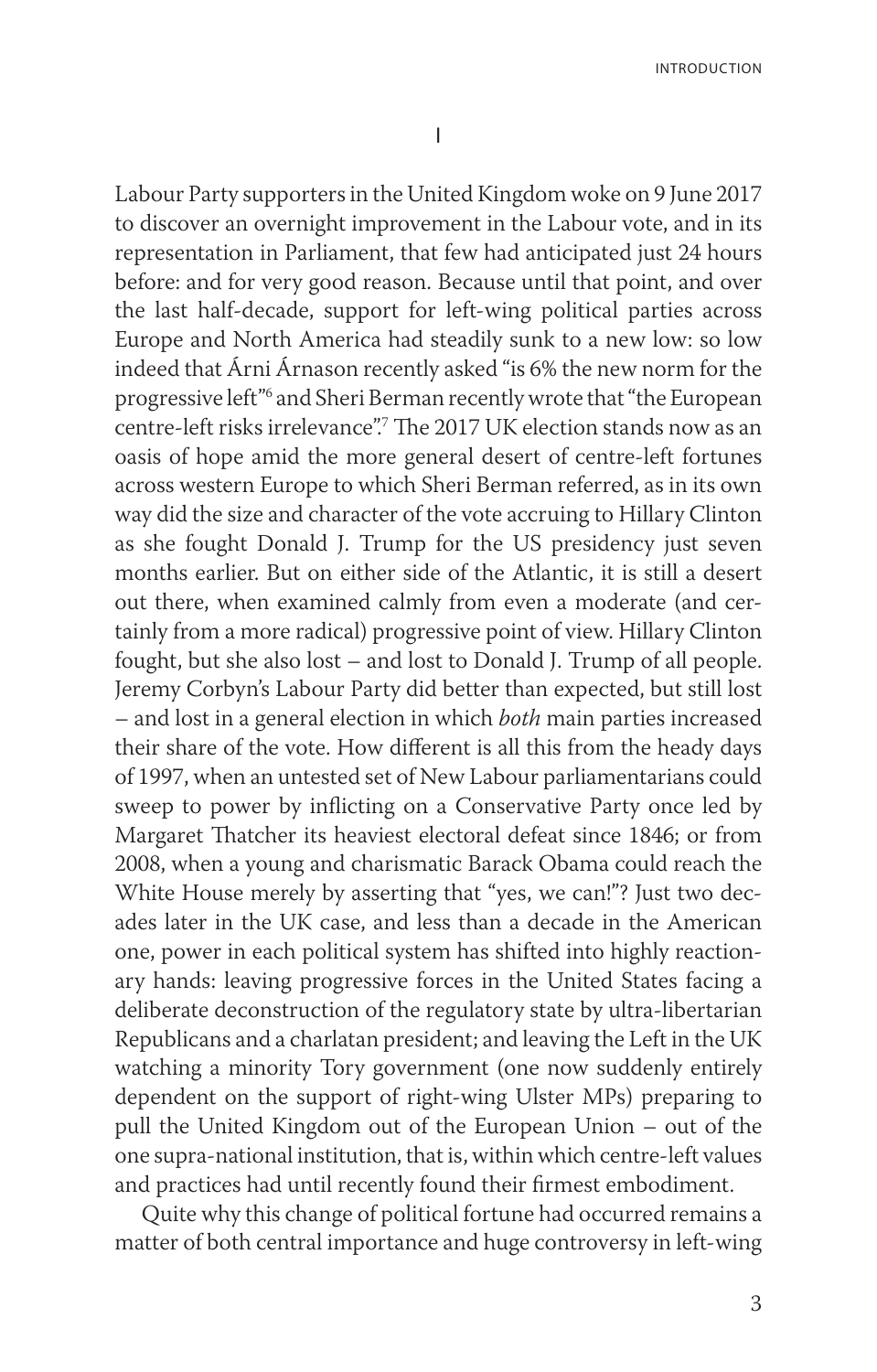circles on both sides of the Atlantic, as a later reading of the essays gathered here will only underscore. But four things are at least clear, and worth noting as a shared framework for everything that follows.

The *first* is that, on both sides of the Atlantic, significant numbers of voters in traditionally left-wing voting constituencies have, in a series of recent elections, stopped voting for centre-left parties. They have turned instead either to conservative parties offering a more centrist message;<sup>8</sup> or, turning away from both mainstream political currents altogether, have become enthusiastic supporters of rightwing populist parties and figures. Asbjørn Wahl recently put it this way, and he is right.

Large parts of the western working class now seem to have gathered around right populists, demagogues and racists. They vote for reactionary and fascistoid political parties. They helped to vote the UK out of the EU and to make Trump president of the world's superpower number one, and they vote so massively for the far right political parties that the latter have government power in sight throughout several of Europe's most populous countries. Since working people traditionally are expected to vote for the left, this creates unrest, insecurity, and confusion among experts, as well as commentators and mainstream politicians – particularly in the labour movement.9

This working-class realignment is not simply an American and a British phenomenon, though it is certainly the most significant feature of contemporary American politics, and of UK politics both in the 2015 general election and in the referendum on EU membership that followed a year later. For the rise of authoritarian populism is also marked across much of western and southern Europe – from France and Holland in the north to Spain and Greece in the south. At least along the Mediterranean rim, however, the defection from centre-left parties has been as much a move to the left as to the right – politics there have polarized, beaching the moderate centre – but not in either the US or the UK. In the US in 2016, Donald Trump gathered crucial working-class votes in key swing states like Wisconsin, Pennsylvania and Ohio; and in the UK in 2016, rightwing Conservatives and the crude nationalism of UKIP combined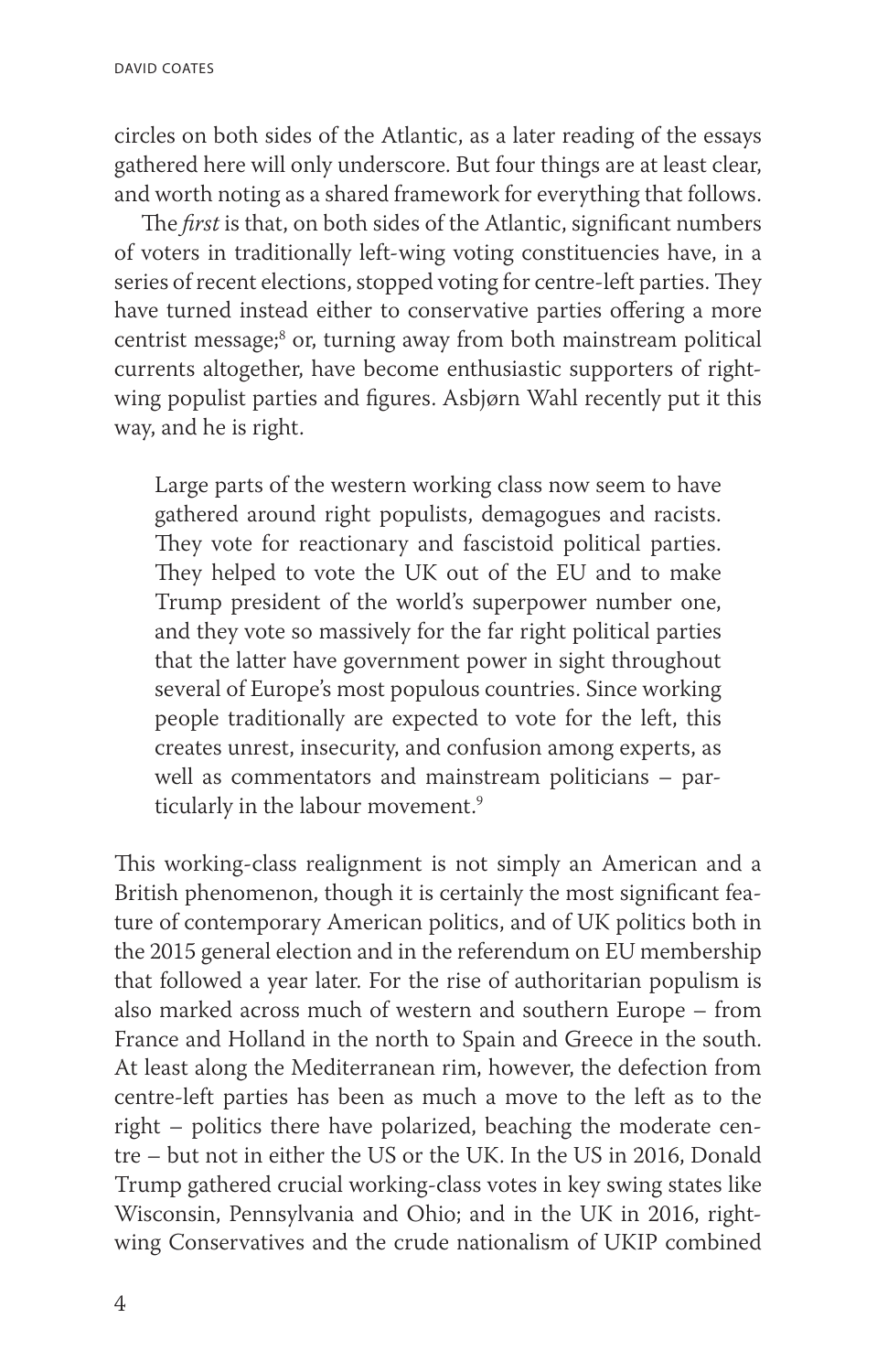to produce a successful referendum bid to take the UK out of the European Union. In the UK case at least, much of that UKIP vote quickly returned to the two main parties; but even there, the gap persisted between the Labour Party and sections of its traditional base. To quote Robert Ford:

Labour, founded as the party of the working class, and focused on redistributing resources from the rich to the poor, gained the most ground in 2017 in seats with the largest concentrations of middle-class professionals and the rich. The Conservatives, long the party of capital and the middle class, made their largest gains in the poorest seats in England and Wales. Even more remarkably, after years of austerity, the Conservatives' advance on 2015 was largest in the seats where average income fell most over the past five years, while the party gained no ground at all in the seats where average income rose most.<sup>10</sup>

The *second* general point worthy of note as we begin to reflect upon the future of the Left is one related to why this limited but real degree of working class political realignment is now occurring. Many traditionally left-leaning voters seem to have turned away from their normal political loyalties in part because of the severity of the economic and social conditions to which they are increasingly exposed. The collapse of the Soviet Union and the end of the Cold War brought members of well-organized labour movements in western Europe, and of less well-organized ones in North America, into increased competition with lower-paid and even less well-organized workers in former communist states; and facilitated the increasing movement of manufacturing employment out of core capitalisms to developing ones. The years of neoliberal ascendancy that coincided with this Cold War collapse were accompanied by sharp increases in inequalities of wealth and income, before culminating in the most severe financial crisis since the 1930s, and in an associated recession of unprecedented depth and (in many weaker economies) longevity. Both the inequality and the recession hit traditional left-wing supporters hard – particularly those supporters locked away in communities that were heavily dependent for their own prosperity on the production of traditional forms of energy, or of manufactured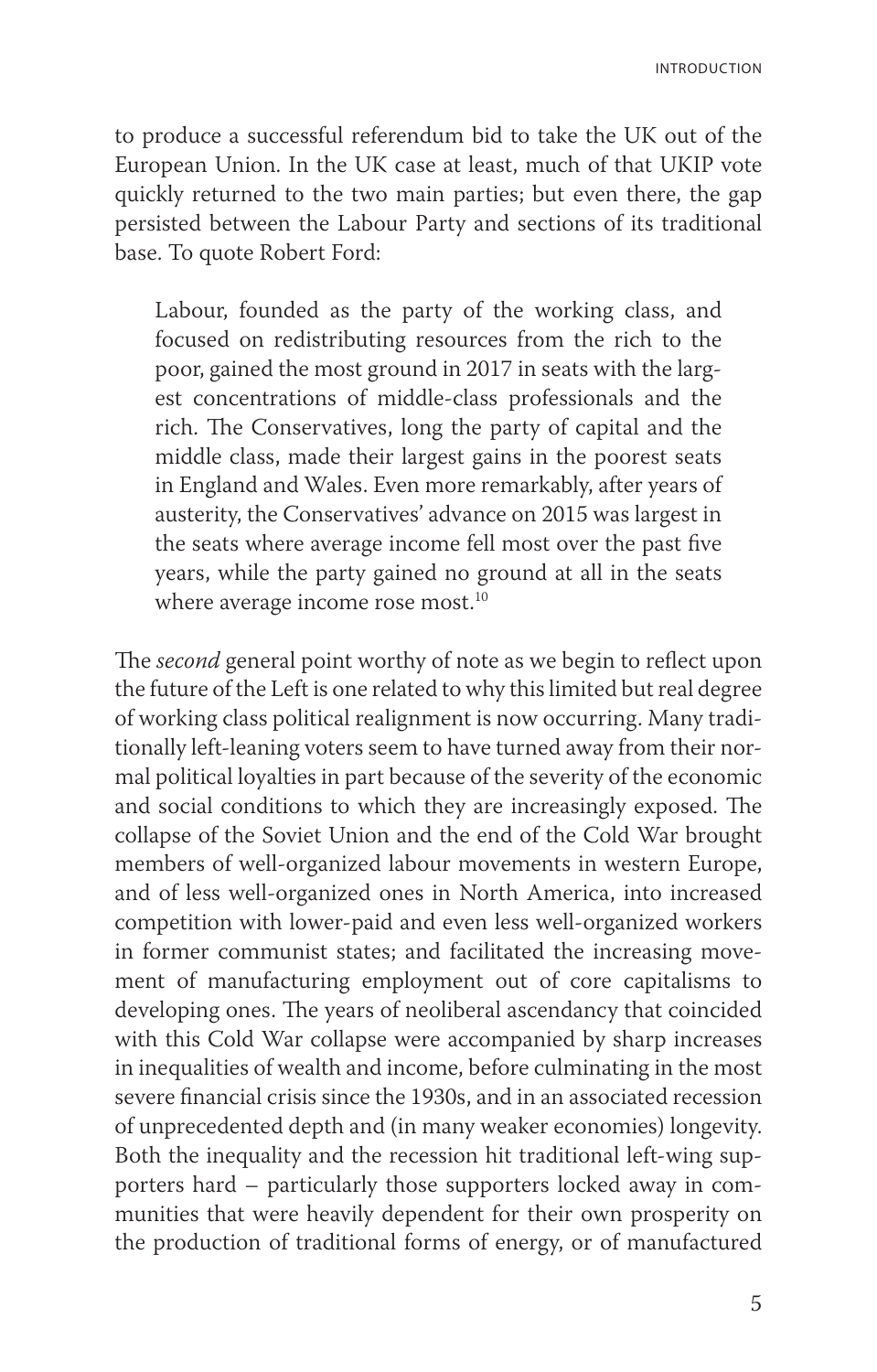commodities that could be produced more cheaply elsewhere. It is scarcely surprising, therefore, that as more and more people found their own economic circumstances depleted and the prospects for their children diminished, they should have shifted their political allegiance to parties with no authorial responsibility for any of those adverse developments, and to parties that – because they lacked any role in the creation of these worsened conditions – could address them openly, and offer ostensibly effective and simple solutions for their resolution. And that the solutions on offer, particularly in 2016, were and are invariably backward-looking – Donald J. Trump promising to make America great *again*, and Nigel Farage's UKIP exploiting electoral desires to "take *back* control" – tells us something else of importance too. It underscores the extent to which the underlying premise of centre-left politics – a faith in progress over time – has been eroded in sections of electorates who "no longer believe that the future will bring them material improvement and that their children will have a better life than their own". Or, as Jean Pisani-Ferry recently put it: "They look backward because they are afraid to look ahead".<sup>11</sup>

One might well have thought – certainly at the height of the financial crisis, many of us did – that the main beneficiaries of this growing awareness of the limits of deregulated capitalism would be parties of at least the centre-left, and possibly of more radical leftism too. But the *third* shared feature of our current condition is that this "great moving left show" has not occurred, and has not done so in large measure because of the authorial responsibility for our current malaise that parties of the centre-left in both North America and the European Union share with their more conservative opponents. Centre-left parties are currently hemorrhaging support because of their failure, when last in power, to break fundamentally with the neoliberalism of the Right. It is striking that a financial crisis as severe as that of 2008, and an initially discrediting of neoliberal financial deregulation as sharp as it is possible to find, should have so quickly slipped back into being a political asset for conservative parties and a loadstone around the neck of their centre-left opponents. Yet that is exactly what has happened as, in one northern European country after another, the great economic crisis of 2008–9 generated in centre-left circles only what David Bailey and his colleagues, after surveying them, described as "ideological confusion and/or electoral decline".12 Being caught by the depth of their previous "Faustian pact"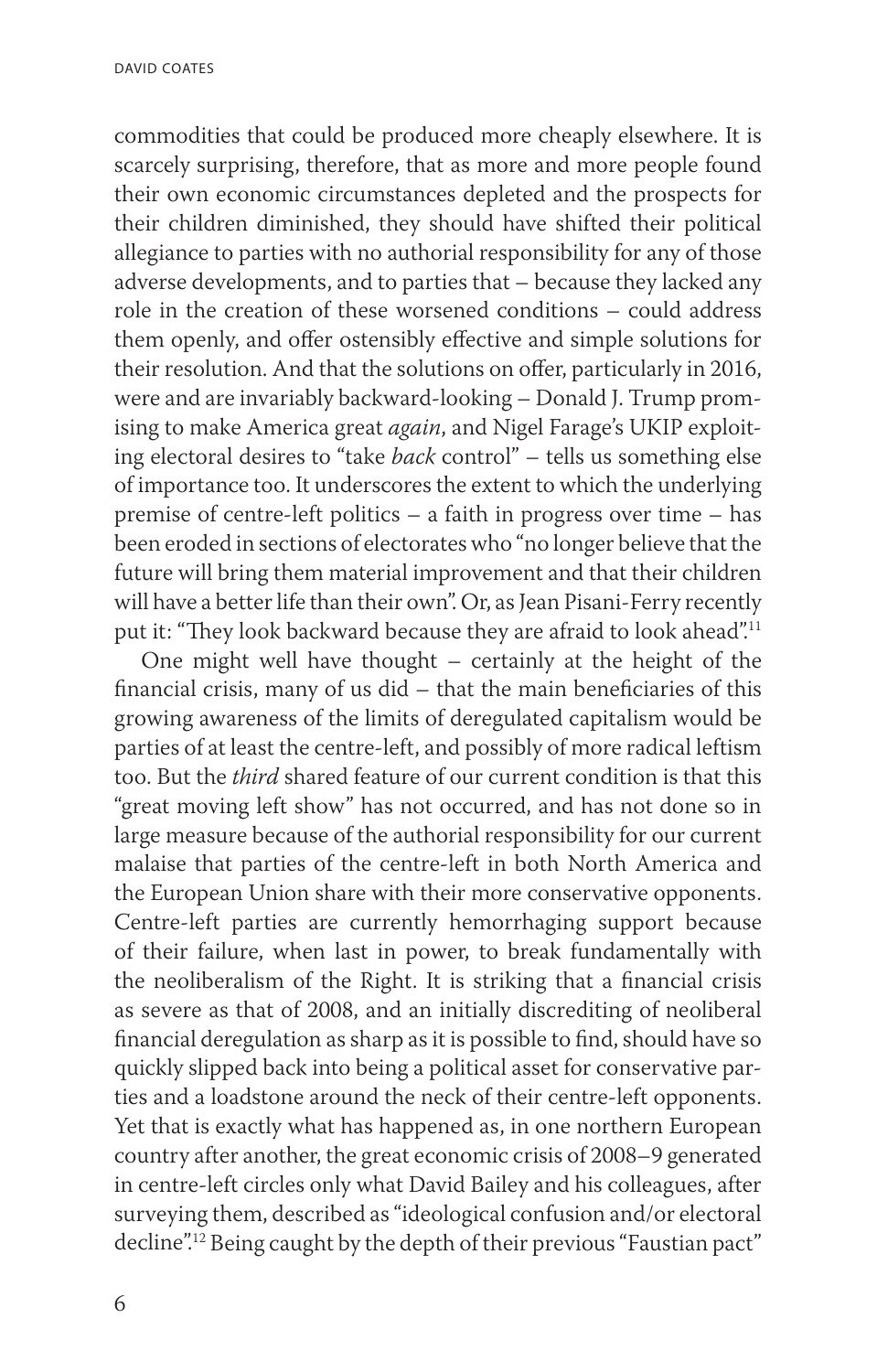with neoliberalism, and having spent a generation convinced that the Thatcher/Reagan settlement was a permanent one, centre-left parties across both Europe and North America were not well placed, when the financial crisis broke, to quickly disassociate themselves from the "third way politics" into which many of them had by then enthusiastically settled. The result was that, when neoliberalism met its Waterloo in 2008, parties of the centre-left found themselves in solid possession of remarkably few troops. Asbjørn Wahl again:

The reality is that workers' exploitation and their increasing powerlessness and subordination now hardly have a voice in public debate. Labour parties have mainly cut their connection with their old constituencies. Rather than picking up the discontent generated in a more brutal labour market and politicizing and channeling it into an organized interest-based struggle, middle-class left parties offer little else than moralizing and contempt. Thus, they do little else than to push large groups of workers into the arms of the far-right parties, who support all the discontent and do their best to channel people's rage against other social groups (immigrants, Muslims, gays, people of colour, etc.,) rather than against the real causes of their problems.<sup>13</sup>

The *fourth* significant element of our shared contemporary condition is this; that the general credibility of the European Union – as a more progressive form of capitalism with stronger notions of social partnership – has increasingly lost its electoral elan among both traditional working-class and new middle-class voters, the more it too has succumbed to neoliberal orthodoxies. This was not, and is not, a problem for North American progressives, of course, unless (and to the degree that) the EU was and is used in US progressive circles as a model of how the rules around American capitalism should be reset (most famously of late by Bernie Sanders, eulogizing Denmark).14 But the embedding of neoliberal principles and practices within the governing institutions of the European Union was, and remains, a particularly acute problem for UK Labour. Heavily engaged as recent UK governments have been with US imperialism in the Middle East – Blair with Bush, no less than Cameron with Obama – the British Labour Party is not now well placed to lead a principled stance on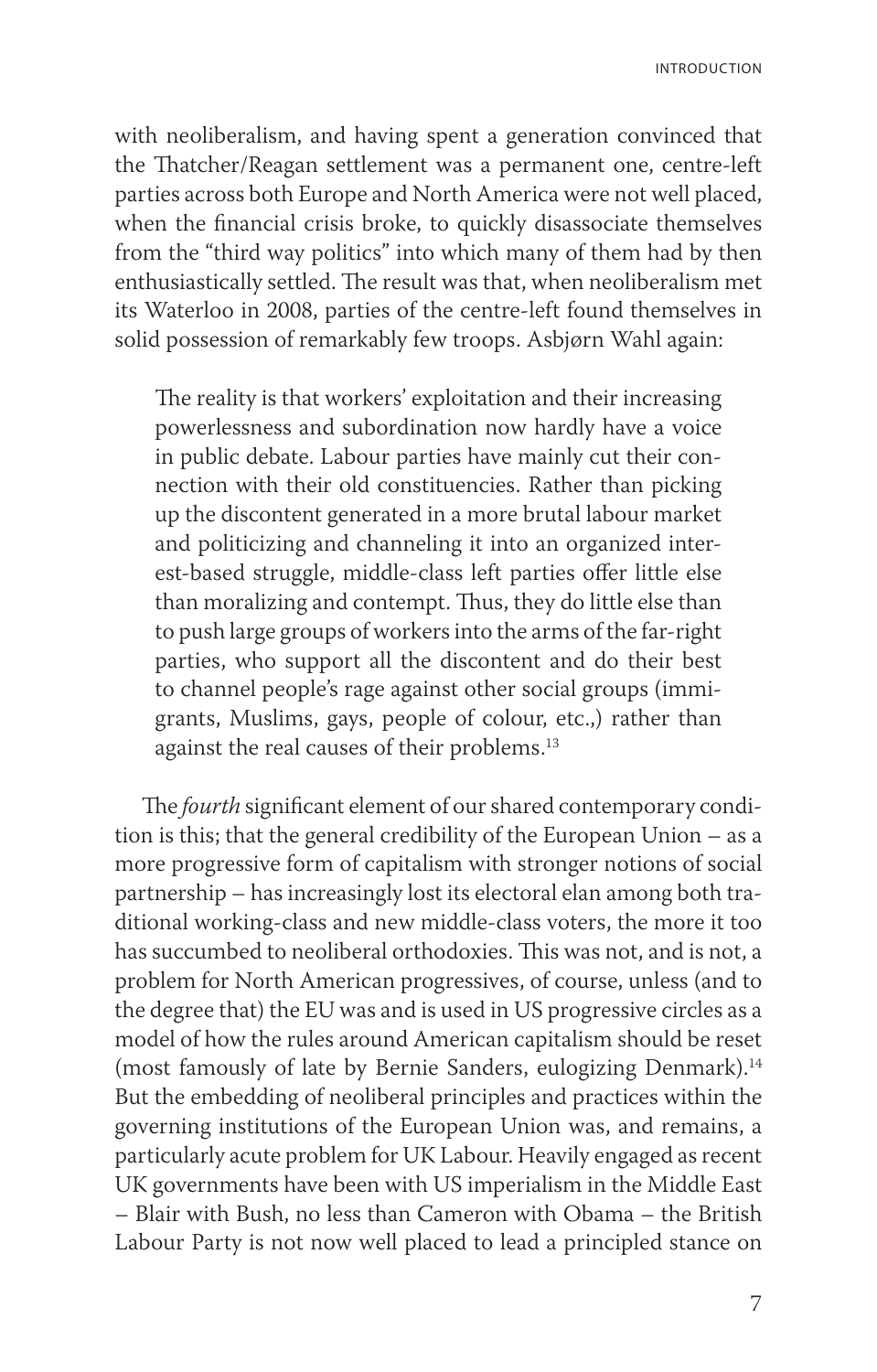one major, if indirect, consequence of that imperialism – namely the flow of refugees (from Libya and Syria in particular) that has recently made immigration such a toxic issue across the entire European Union. And having been so enthusiastic about flexible EU labour markets when in power as New Labour, and being out of power from 2010, British Labour is equally badly positioned right now to lead opposition within the EU to the severe austerity packages imposed on PIIGS economies by a troika of northern European powers and institutions led by a German government in which the SPD remains a powerful junior partner. The European Union is in internal crisis, and British Labour's indifference to that crisis played its own role in the outcome of the 2016 referendum. What the current condition of both Europe and British Labour therefore demonstrates is that, if there is to ever be a new progressive dawn in the UK and beyond, it will be one that of necessity will have to be created out of the ashes of previous failed centre-left political projects – a demonstration that leaves front and centre the question of whether that progressive phoenix can rise again without first requiring social democracy to have been fully consumed in its own funeral pyre.

II

There is already no shortage of answers to that question. They range from quiet optimism to bleak despair, and they come in a variety of forms: edited collections,<sup>15</sup> programmatic statements,<sup>16</sup> newspaper articles,<sup>17</sup> journal symposia,<sup>18</sup> blog postings,<sup>19</sup> and general overviews. Among the latter, two recent important contributions from the on-going UK debate can usefully be taken as, in some basic sense, speaking for the best of the rest: one by Patrick Diamond, the other by Neal Lawson. Both, it should be noted, were written before the unexpectedly strong performance of the Corbyn-led Labour Party in the general election of 8 June 2017.

Patrick Diamond, in his widely-read survey of the European centre-left, *Endgame for the Center-Left: The Retreat of Social Democracy Across Europe,* turned out to be quite bullish in spite of the retreat he documented, arguing that "for all the difficulties facing social democracy, pessimism can be overstated" and that "despite the apparent demise of centre-left politics, a new progressive era is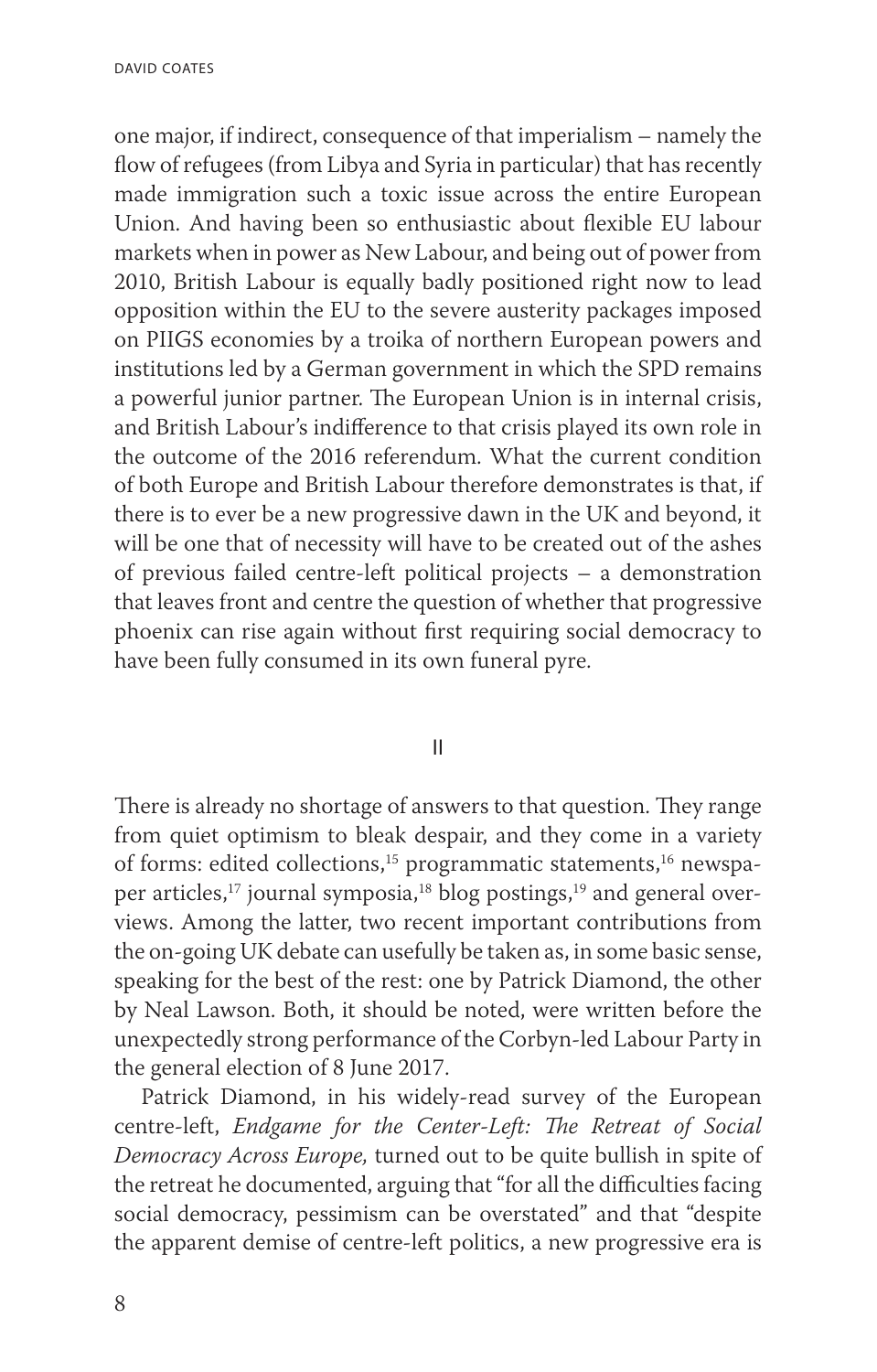within reach, underpinned by renewed government activism and a new collectivism that goes beyond the traditional state".<sup>20</sup> His core argument, shared by many similar commentators within the mainstream parties of the centre-left, was that "social democracy stands at a moment of great promise, but also peril". "To write off centre-left politics now would," in his view, "be a great mistake: right and centre-right competitor parties have their own problems," he argued, "and in any case, societies have not rejected social democratic values". The task rather, as he had it, is one of building "bridges between open and closed communities by updating public institutions and policies, just as socialist parties did in the immediate aftermath of the second world war".<sup>21</sup>

Neal Lawson, by contrast, surveying broadly the same scene from his position as chair of *Compass*, saw "social democracy in crisis the world over" with social democrats "nowhere … ideologically, programmatically or organizationally on the front foot". For Lawson at least, "the crisis isn't cyclical but existential, rooted in profound cultural and technical shifts that scorch the earth for all social democratic parties". As he put it: "social democracy, the belief that one party, in one nation, largely through the state can create a settlement that favours the interests of labour over capital, is dying as a political practice. It is set to join the ranks of 'communism' as a political term of only historic relevance".22 His is a pessimism about old politics, and a confidence in new coalitions, that is a regular feature of political conversations around the US Democratic Party, as well as around the UK's Liberal Democrats and Greens: a conversation about how to go beyond old class-based forms of politics, and to put away worn-out ways of doing things, and move towards a new politics of identity that is sensitive to the complex modes of exploitation that currently scar contemporary capitalism. For Neal Lawson at least, with the world of work changing so fast, and patterns of consumption proliferating in both scale and variety, it is "the UK franchise of social democracy" that "is first in the firing line," if "for no other reason than it calls itself the party of Labour".<sup>23</sup>

Both answers can't be right, of course; but both can be wrong; and right or wrong, both suggest a distinct and different focus for progressive politics.

For Patrick Diamond, strengthening the Left means getting back inside – in his case – the British Labour Party, and "forging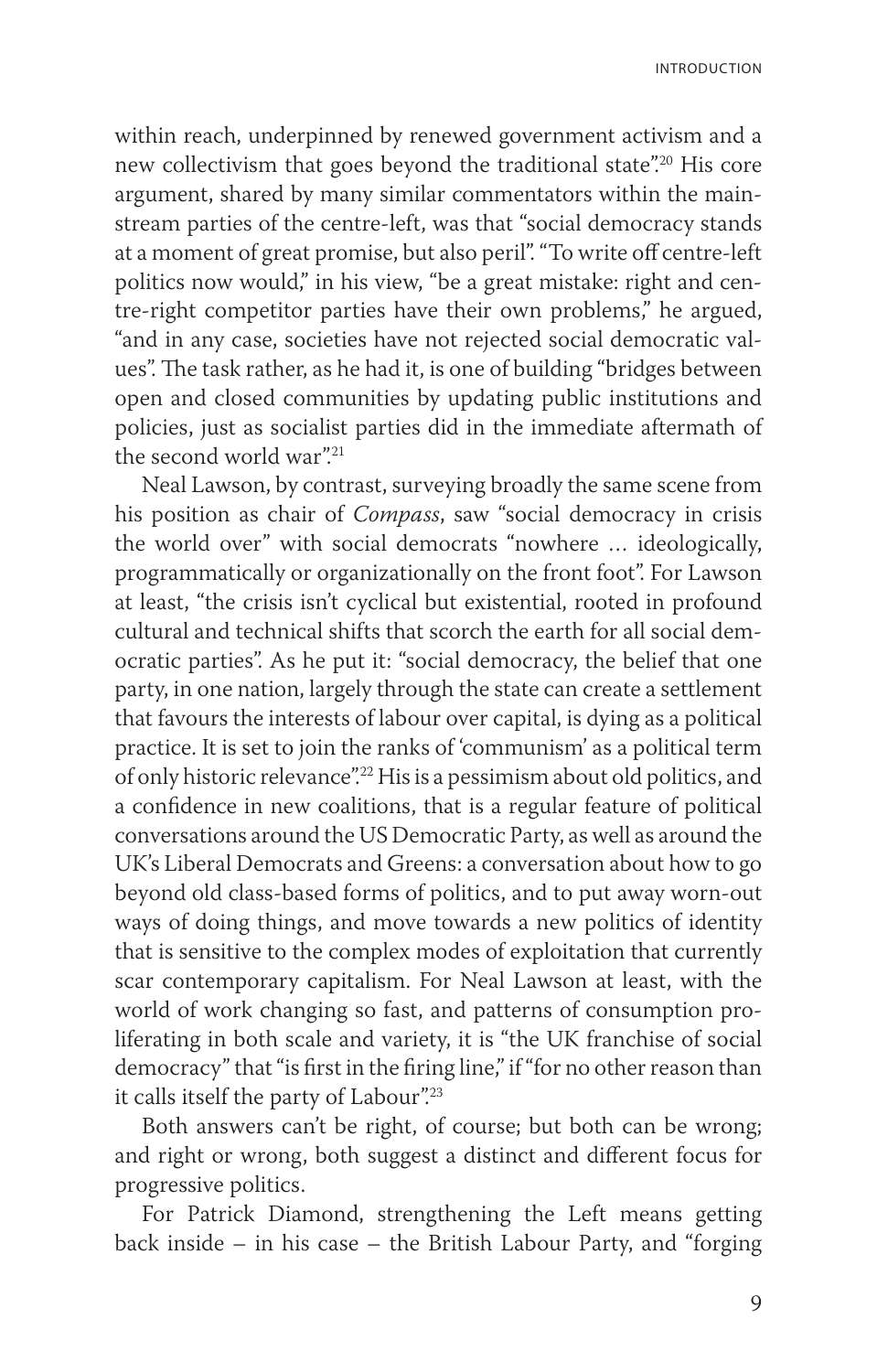an effective alliance between the middle class, the blue-collar working class, and those in greatest need: the jobless, the economically excluded, the most disadvantaged" around sets of policies that address their constituents' immediate economic and social anxieties, regain the Party's "reputation for economic competence" and reclaim "the politics of national identity" in order to make the case for liberal internationalism and a strong Europe.<sup>24</sup> Forging that effective alliance, if Jon Cruddas's internal review of why Labour lost the 2015 election was correct, requires a firm turn back towards the centre of UK politics – taking what elsewhere Diamond termed "the hard road to power"25 by reversing its current loss of "connection with large parts of the voter population who are either pragmatists in their voting habits or social conservatives who value family, work, fairness and their country".<sup>26</sup>

For Neal Lawson, again by contrast, reconstructing that Labour Party-electoral class link will no longer suffice. The world has moved on: capital has gone global "and nasty" he said, and irredeemably "infected with the virus of neoliberalism", and is now poised to destroy both the environment that surrounds us and any vestigial collectivism in the consumer culture it is inculcating in all of us. Faced with this new and horrendous reality, since one single progressive party is no longer the answer, there is no alternative for those wishing to blunt the impact of "turbo capitalism" but to focus exclusively on the building of progressive alliances around a new understanding of what now constitutes the good society in a post-material age. And in building that alliance, with Labour so weak after the general election of 2015, it made sense – to quote Lawson's colleague Jeremy Gilbert – "to try to work towards local agreements which would see Labour and other parties of the left and centre stand down in each other's  $fav$  $011r''<sup>27</sup>$ 

At one end of the spectrum, that is, successful progressive politics is still about getting "all hands-on-board, making one more push for the New Jerusalem" – finding the programmes inside existing social democratic parties that will make the old politics work again; while at the other, it's all about stepping away from attitudes and institutions inherited from the past, and starting over anew and afresh, building coalitions around consumption and private space as well as around work and public institutions. It's a shared spectrum, but not a shared vision of how best to go forward. And between the two now,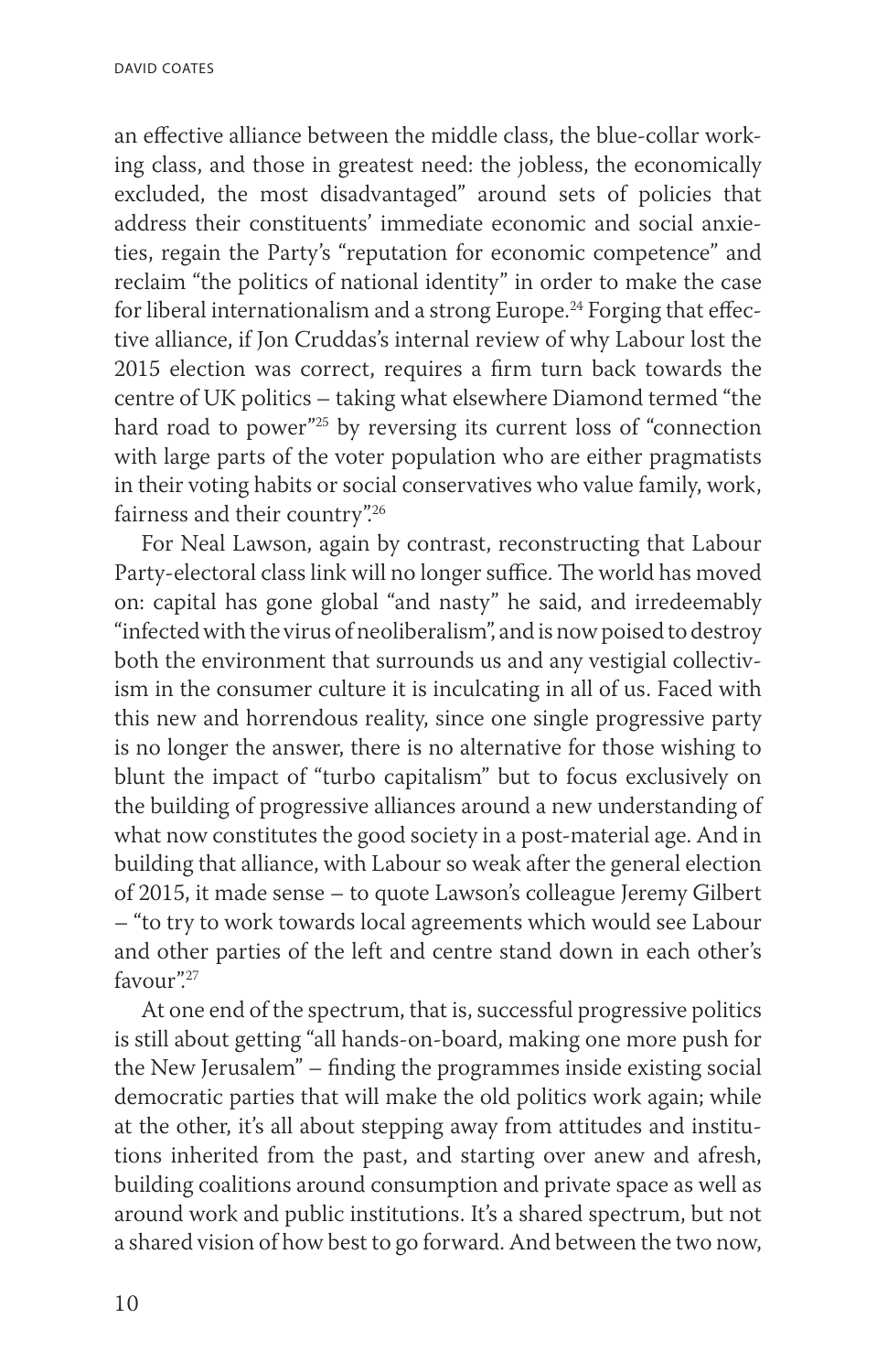in the UK at least – after the unexpectedly effective performance of the Corbyn-led Labour Party in the 2017 election – stands a party that was supposed to be too radical for long-term electoral success if Patrick Diamond is right, and too electorally viable when standing alone to easily fit into Neal Lawson's vision of how best to take the Left forward. So, three UK strategies are now on the table – *go right, go left, or go alliance* – leaving the issue of how best to guarantee a successful future, for the British Left at least, entirely unclear and uncertain!

## III

Which is why it seems to us to be potentially useful to add another set of voices to the mix. After all, these general reflective dialogues have happened before, and benefitted then from a multiplicity of views. So why not again now? The previous one much mentioned even in the current debates was that around Eric Hobsbawm's *The Forward March of Labour Halted?*28 – the publication of which just predated the arrival of Margaret Thatcher in power in 1979. Then, as now, prospects for the Left looked particularly problematic. Stuart Hall and his colleagues at *Marxism Today* were busy documenting "the great moving right show" that Thatcher was implementing (a move that involved not only new sets of policies but also a fundamental shift in dominant modes of thought); and Eric Hobsbawm, as a good and faithful old communist, was pondering the political consequences for the Left of the disintegration and departure of the traditional working class. Then, as now, the temptation to throw in the towel was enormous. A whole way of doing politics that had favoured the centre-left – in this case, Keynesian demand management – had just been rendered mute by the stagflation of the 1970s; and a Labour Party that had been in and out of government for more than a decade and a half had just been roundly rejected by its own electorate after a disastrous "winter of discontent". So, the search was on for how best to respond both to the failure of Old Labour and to the rise of what we would now term "neoliberalism." Re-reading that debate with the wisdom of hindsight, it is striking just how much of what was in debate in 1978 and 1979 was Labour's past rather than the Left's future, and yet how central to that conversation was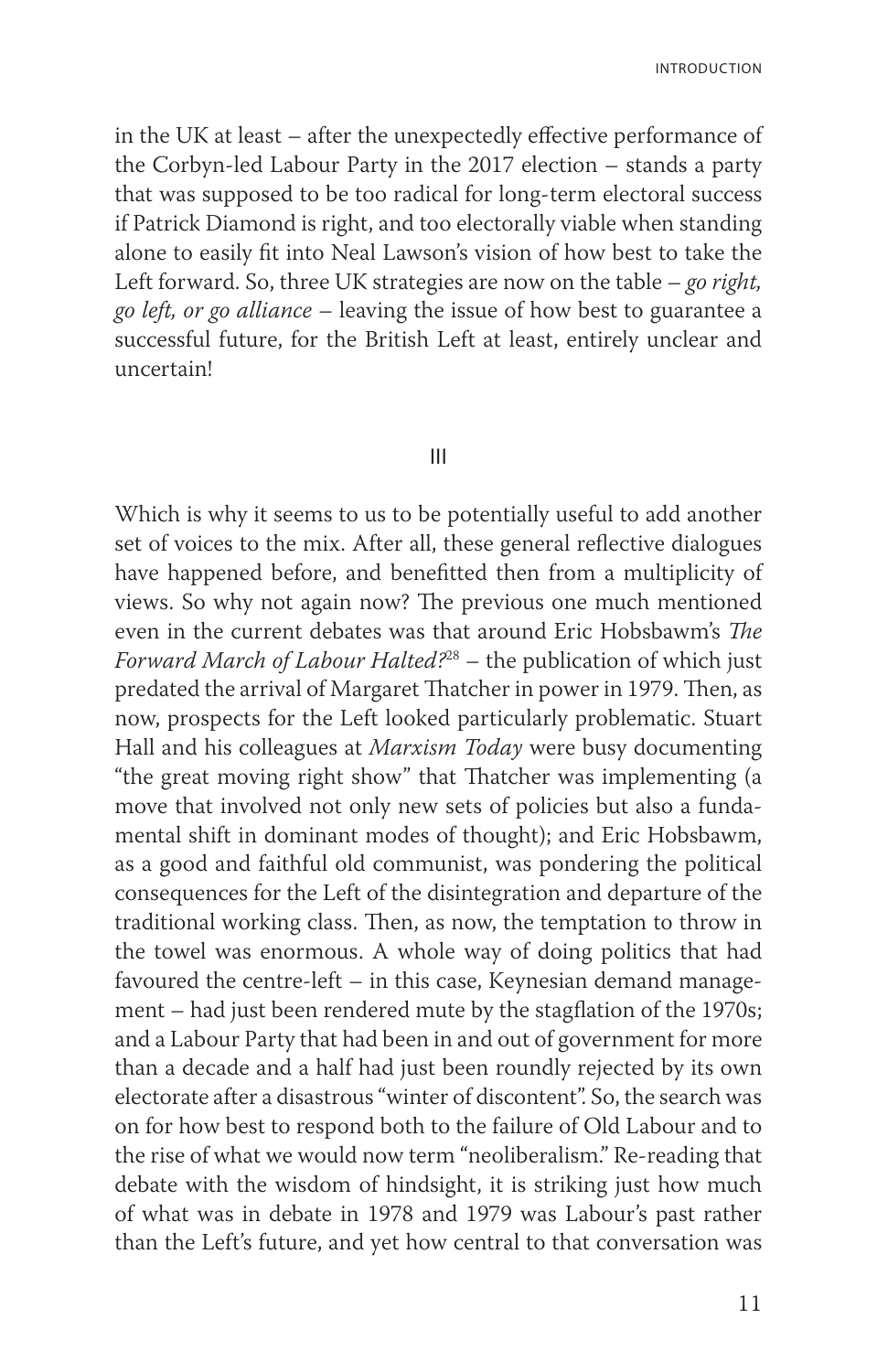the political potential of a trade-union movement whose imminent emasculation by Thatcherite policies was nowhere foreshadowed. In retrospect, it is clear that the depth and character of analysis required accurately to anticipate the future was largely missing from the Hobsbawm debate. It is a depth and character of analysis that we cannot afford to leave out again.

Hence the four questions posed to each of the contributors in this collection of reflections. Each contributor was asked to reflect upon (a) what has changed in modern capitalism that has brought us to our contemporary impasse; (b) what role, if any, have errors by (or limits of) particular forms of progressive politics played in the emergence of our contemporary crises; (c) what lessons can we learn from all of this for the form and content of progressive politics going forward; and (d) what are the immediate options opening up before us, and how are they to be seized? The contributors were chosen partly because their previous writings occupied clear and differing positions on the basic spectrum between optimism and pessimism, old politics and new. Each was chosen too so that the focus of the conversation could incrementally shift from the US to the UK, then on to the EU and the wider global stage. Additionally, each was chosen because – to a very large degree – their writings and political activism covered the entirety of the politically-active time span of the baby boomers, so that in a sense each contributor was being asked to reflect on the future of the Left at the very moment when prime responsibility for building that future was passing – batonlike – from one generation to the next. The insights which these eight contributors have gleaned from four or more decades of public engagement on the Left are hopefully condensed here in the pages that follow, on the wager that such insights can only help the next generation of the Left to avoid some of the pitfalls that weakened the political impact of the generation before them.

Eight essays, therefore, each written on the basis of long past experience and political struggle, in the hope that they will be of use to those now carrying, or just picking up, the same progressive baton. The fight for a better tomorrow is always a marathon rather than a sprint, and it is best won if organized as a relay race rather than a steeplechase. Let us hope that, in some small way, the running will get easier because of the essays gathered here.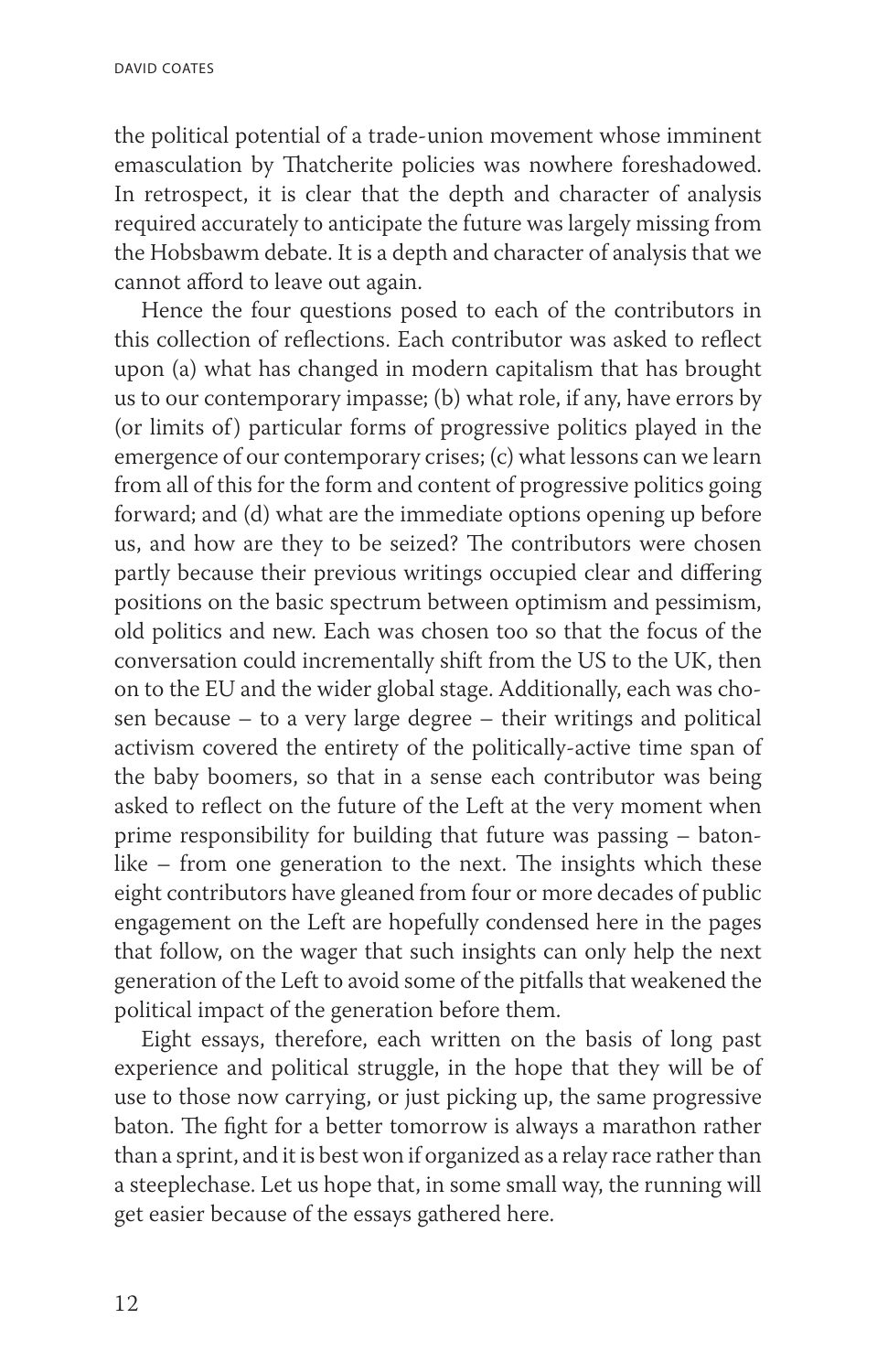The first essay is by Dean Baker. Dean makes a powerful case, addressed primarily to the American Left, for not crossing the river to fill the pail, but rather for putting down that pail where we are now: by exploiting to the full the capacity of progressive intervention (particularly at the state level in the United States) to roll back the rigged markets that create such inequality around us. The Left, we are told, should never buy the argument that markets necessarily create those inequalities. Markets are more malleable than that. Contemporary markets create such appalling levels of inequality only because they are set up in ways that favour the rich and the privileged. Their advocates defend them as "free" markets but, in reality, they are anything but free. Instead, they are skewed by federal policies that hold down inflation by increasing unemployment. They are skewed by the excessive privileging of the financial sector, by patent and copyright protections that facilitate rent taking, by lack of effective shareholder control over CEO pay, and by labour market rules that expose workers to global competition while protecting certain professions from any similar pressure on their rates of compensation. As Dean Baker has written elsewhere: "as long as progressives ignore the rules that are designed to redistribute income, they will be left fighting over the crumbs. There is no way that government interventions will reverse a rigged market".<sup>29</sup> The rules rigging the market need to be addressed first. The Baker argument here is that, while for the moment at least progressive intervention to effect meaningful rule-change at the federal level in the United States is unlikely to be effective, that is not the case for equivalent interventions at the level of individual states and cities. His chapter illustrates the potential of grass-roots and labour-movement action at the sub-federal level to deliver real and concrete improvements in the lives of ordinary Americans, and points for inspiration to the recent (and at the time, hard to anticipate) success of such action on issues like gay rights and tobacco-use: arguing that "if progressives hope to turn the tide, we need policies that can produce real benefits in the near term, while at the same time pointing in the direction of larger changes in the future". The argument developed by Dean Baker here is that "there is no shortage of such policies; we just need to think about them clearly".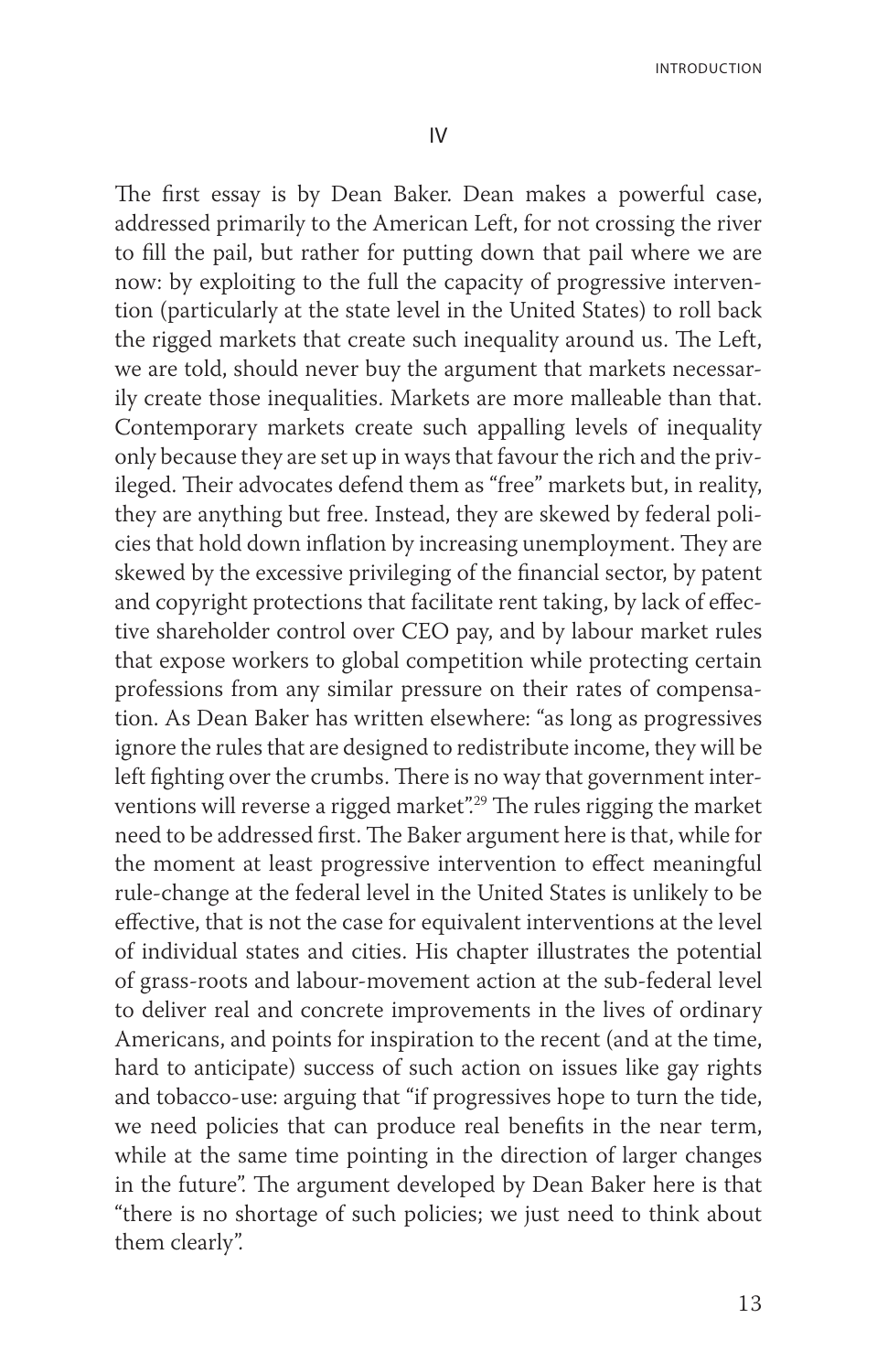The second essay is by Fred Block. Fred is less sanguine than Dean about immediate possibilities, but is clear on the longer-term potential for success of a revitalized and reshaped centre-left. Arguing that "parties of the Centre-Left must reinvent themselves if they are to regain their relevance and their electoral support", it is the Block view that such a reinvention requires two broad things; a resetting of party programmes and organization to allow membership influence to grow and relevant policies to emerge; and an explicit recognition of how the context of left-wing politics is changing and must be addressed. That change, in Fred Block's view, is best captured by the notion of a transition to a "habitation society", a transition that both allows and requires the Left to forge "new political strategies that cut across traditional class and locational divides". Conscious of the way in which parties of the centre-left have recently shifted authority and influence internally, away from trade unions and towards professional politicians – and seeing that as a double-edged sword – the Block thesis is that the US Democratic Party in particular should learn from its Republican opponents that a regeneration of activism and power at the base of each party is vital to stop electoral hemorrhaging at the top. Because in a habitation society, "social reproduction becomes primary and production of both goods and foodstuff is secondary, the central challenge becomes finding new and better ways to create sustainable and resilient communities while economizing on inputs of capital, labour and non-renewable materials". This then becomes the task of the Left: to show "various constituencies that are the base of contemporary centre-left politics – women, racial and sexual minorities, labour unions, community activists, and campaigners against inequality and the political power of the wealthy – that they are engaged in a common struggle to create human societies that are inclusive, egalitarian and governed through revitalized democratic practices". It is the Block view that, if done properly, such an understanding of its task could change and strengthen the Left in important and necessary ways.

The third essay is mine. It is written in part to act as a bridge between the American experience of progressive politics and the British – crafted by someone who is British by birth and American by choice – and draws heavily for its content on material and arguments developed more fully in Agenda Publishing's parallel volume to this: *Flawed Capitalism: The Anglo-American Condition and its*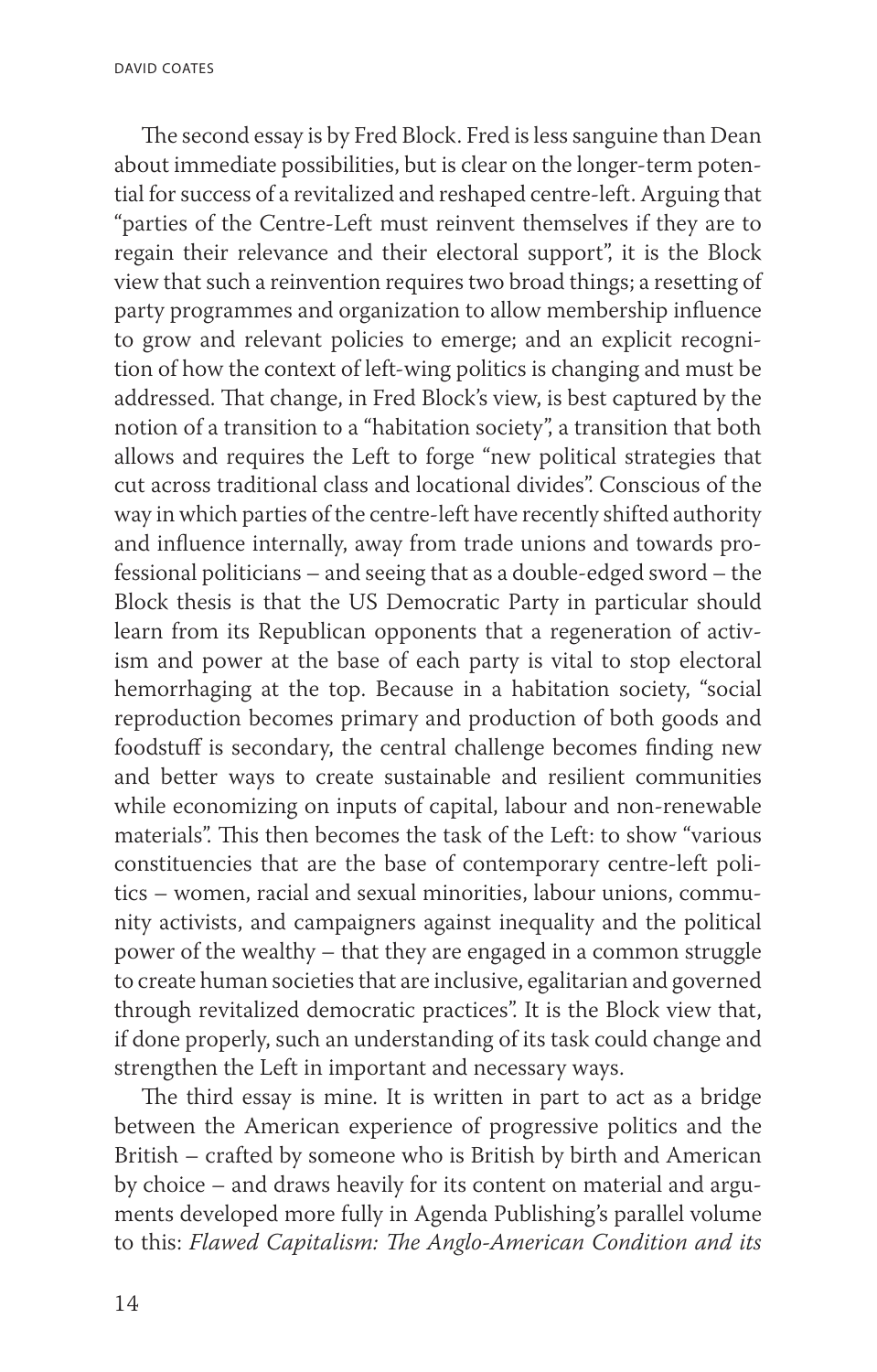*Resolution.* The Coates argument there, and here, is that we are in a period of transition between broad social settlements, and the job of the Left is both to recognize that (and to educate its potential electorate in that crucial recognition), and simultaneously to design policies that over time can take that electorate towards a new social settlement (of a more egalitarian and family-friendly form than that created by neoliberalism). This task of creating a new and progressive social settlement is made easier – so the argument runs – because, and to the degree that, neoliberalism is increasingly discrediting itself by the economic and social outcomes it is generating. But the task is made more difficult to the degree (very large, actually) to which centre-left parties were junior but acquiescing partners in the design and sustenance of the neoliberal settlement that came so seriously unstuck in 2008. The task is possible, however, and well within our grasp, because of the wealth of appropriate policies of a progressive kind that conservatives in power eschew, and which centre-left parties seeking power should and can adopt. There is, in the Coates view, no programmatic barriers to the creation of a more dynamic because progressively-restructured capitalism, one in which centre-left parties manage capital in the interests of labour, broadly defined. The barrier is, rather, one of agency. "The problem of the Left is overwhelmingly itself" and being itself, it is a problem that the Left can solve, and should address, with all due urgency.

The fourth essay is by Hilary Wainwright, the only one of the eight here who also contributed to the original debate with Eric Hobsbawm on *The Forward March of Labour Halted?* Drawing on her long experience of social movement politics, and writing in a tradition of scholarship heavily influenced by the work of Ralph Miliband, Hilary makes a strong case for understanding the existence of two kinds of power in and around progressive politics. The first – power-as-domination – has been how power is understood in traditional social democratic parties, an understanding they share with more conservative political formations, and which leaves social democrats trying to use particularly state power to meet the needs of supporters whom they do not themselves empower. They demonstrate what she calls "a paternalistic political philosophy". The second – power-as-transformative-capacity – is, in Hilary's view, the understanding that prevailed in the key social movements of the 1960s and 1970s, and which is now being rediscovered by a new

15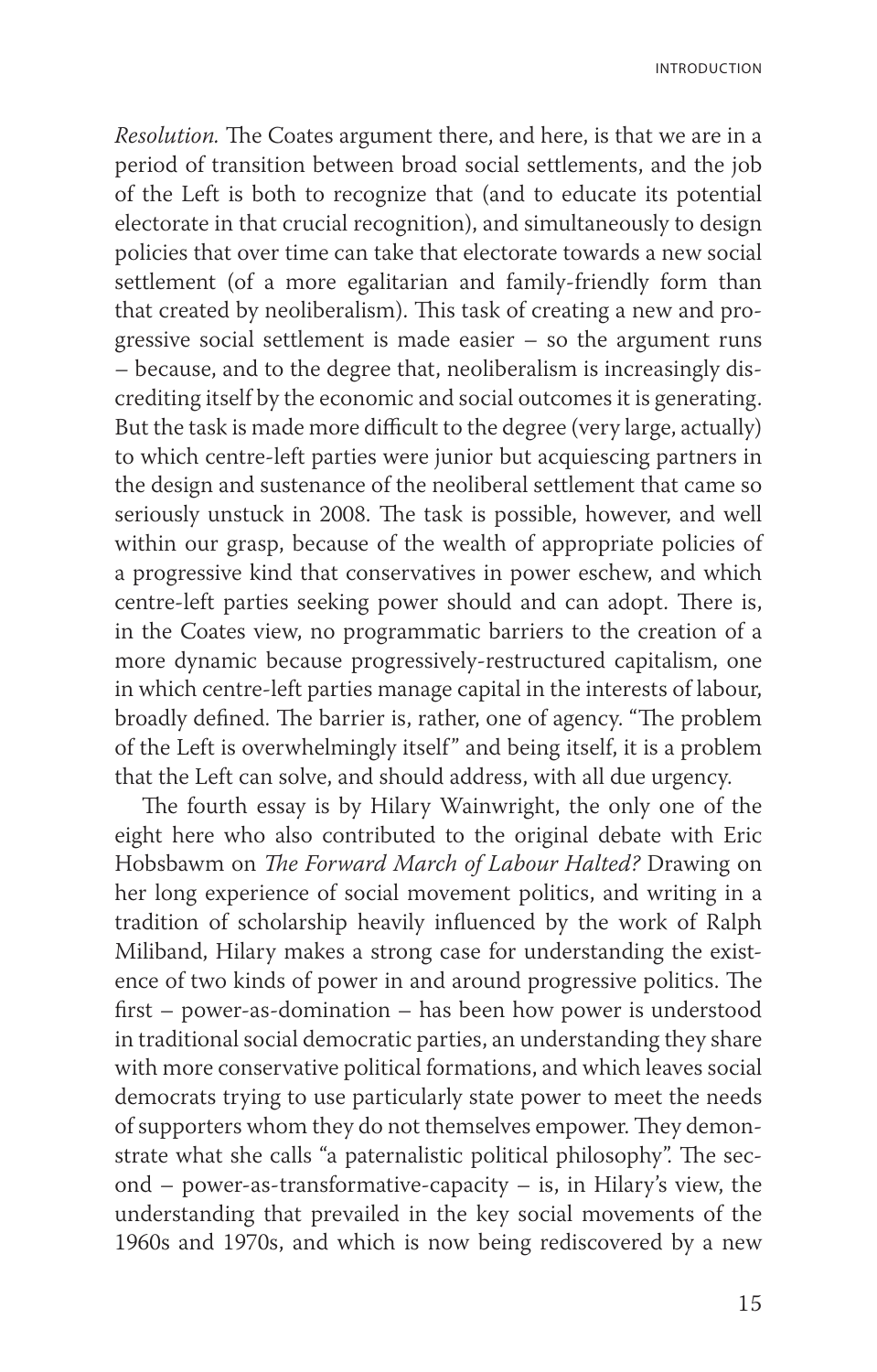generation of activists disappointed in (and alienated by) third-way social democracy. The Wainwright thesis is that those two forms of power need to coalesce in a new progressive future, with oldstyle social democratic parties learning that  $-$  as she puts it  $-$  they must avoid "any separation from the radical social movements from whence the parties came, and on whose transformative power they depend to achieve the changes they promised and for which they won support". That is why, among other things and as its title implies, Wainwright's chapter gives a more sympathetic report on the radical potential of the Corbyn-led Labour Party than is commonplace in mainstream media, even in media of a progressive kind.

The fifth essay, by Colin Crouch, invites us to examine the problems and choices faced by the contemporary centre-left in a longer time frame and against a wider set of issues, returning to themes more fully explored in his remarkable study, *The Strange Non-Death of Neoliberalism*. 30

The argument developed here begins by noting that the dominant contradictions of contemporary politics are those pulling apart parties of the centre-right, not parties of the centre-left: with the dominant "fault line" being "between the economic globalization fostered by neoliberalism, representing the extraordinary power of business wealth, and the xenophobic form of conservatism, representing the power of mass fear and hatred". It is that fault line that now frames the options facing progressives in both Europe and the United States, with centre-parties struggling to respond to the crisis of neoliberalism in a non-xenophobic fashion partly because of their involvement in the earlier dissemination of the neoliberal settlement, and partly because of neoliberalism's erosion of the old forms of class identity that once sustained successful social democracy. With both religion and class losing much of their capacity to mobilize people politically, the one remaining framework of identity left able to do so would appear to be that of the "nation"; and currently the Left's most pressing problem is that, using that framework to understand the consequences of globalization, "large sections of society [have] finally turned against neoliberal domination, but under the banner of the extreme right". That banner is already visibly tattered, however, and no doubt will tatter more. In Donald Trump's hands, promises to help the forgotten people are already taking second-place to business deregulation favouring the rich; and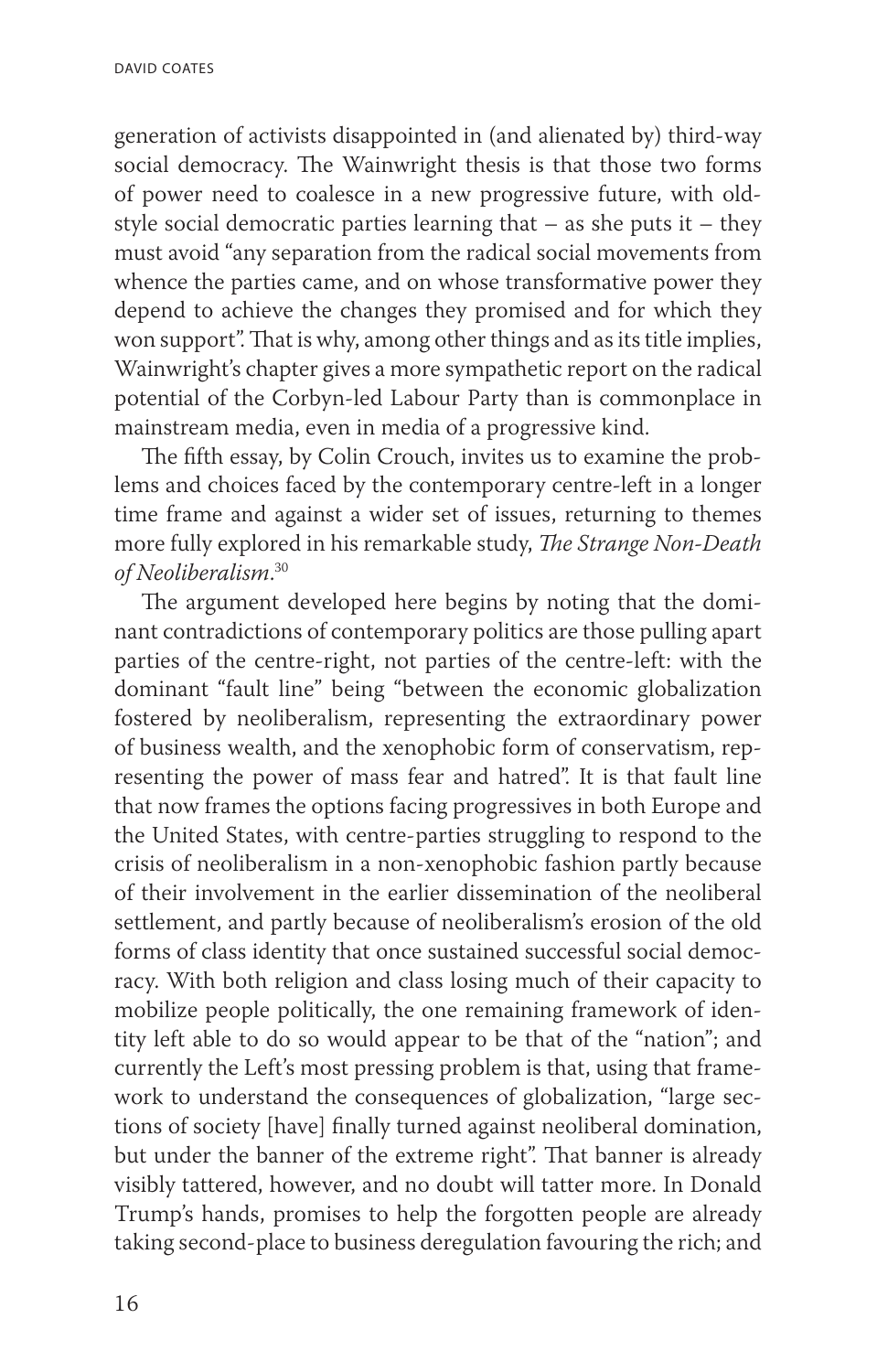Theresa May's hard Brexit strategy will inevitably increase the exposure of "leave" voters to foreign competition, rather than protect those voters from it. Yet none of those likely developments will bring support back to the centre-left, until progressives too develop an adequate response to the janus-face of a globalization process that cannot now be reversed.

It is the Crouch argument here that neither protectionism nor new free-trade agreements are an adequate answer to the economic and social dislocations brought about by neoliberal globalization; and that, moreover, there are sections of the electorate of many leading European and North American economies and societies with whose xenophobia, racism and sexism no progressive should dream of compromising, and from which no progressive support can be expected. In such a polarized and troubled politics, therefore, the centre-left has no choice but to make the case for a more regulated global trading order, to reach out to moderate people worried by immigration and job loss by "standing firmly for redistribution and the rights of low-income workers" (including advocating for high minimum wages and strong labour standards), and to "become part of a broader anti-xenophobic social compromise with internationalist neoliberals and moderate conservatives". The forging of a more assertive form of social democracy is, in Colin Crouch's view, both a necessary and a demanding route forward for the European and North American centre-left. As he has written elsewhere: "European social democracy needs to be shaken out of the defensive posture into which it has shrunk for many years now"; and it can be, "given the widespread revulsion at the behaviour of global finance, which has been the purest expression of neoliberalism to date. 'Let markets work for us, yes; let them tyrannize us, no!' provides a powerful rhetorical base, and a rich and promising political agenda. In parading it, social democrats need have no fear that they are voicing unpopular minority concerns. They stand foursquare in the centre of public opinion and political reality".<sup>31</sup>

In the sixth essay, by Wolfgang Streeck, even the possibility of effecting the kind of alliance that Colin Crouch favours comes under serious and critical review. Deploying arguments which surfaced in fuller form in his recent (and widely discussed) study, *How Will Captalism End? Essays on a Failing System,* Wolfgang raises one of the biggest questions facing the Left: namely "who are our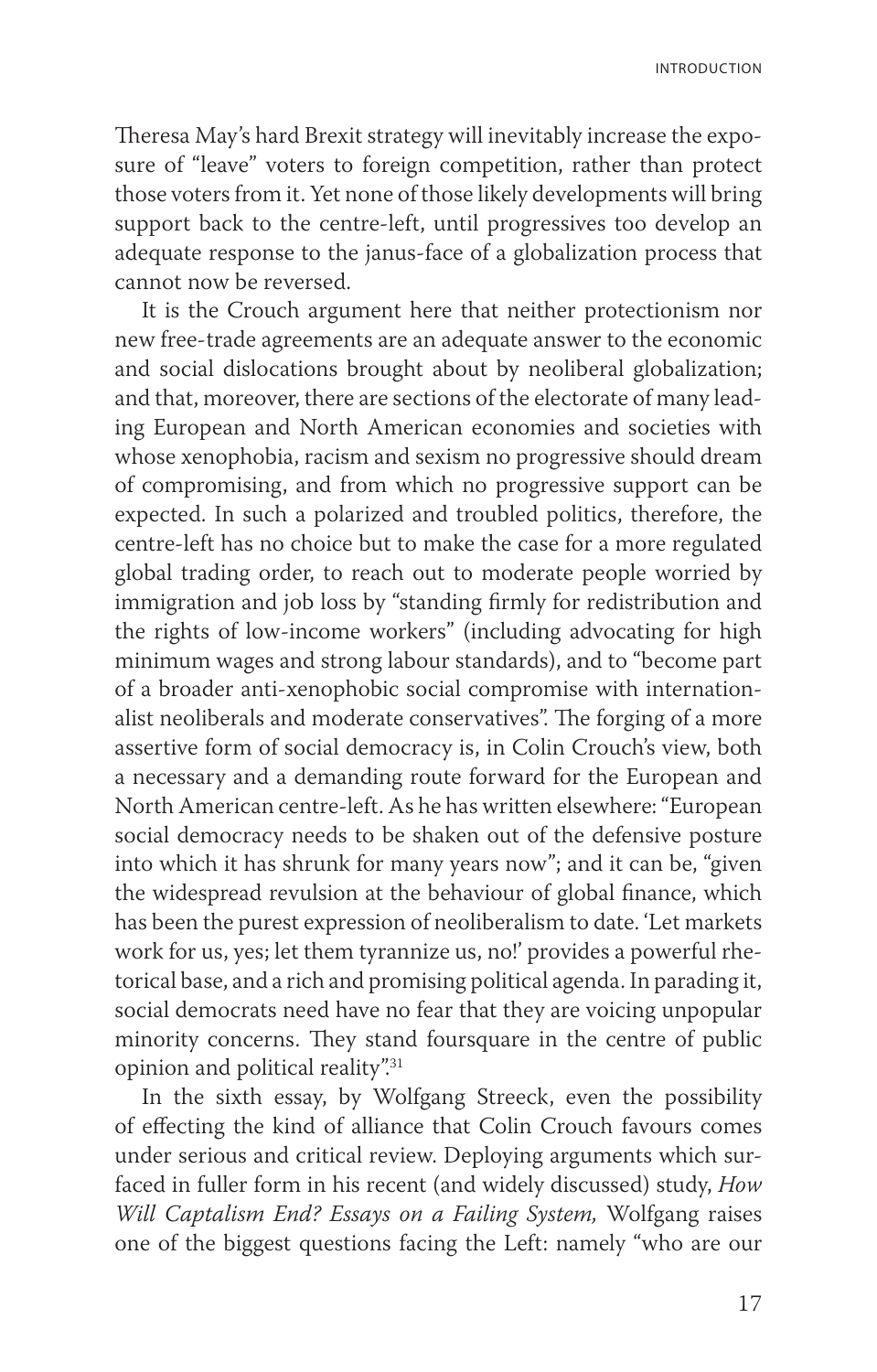constituents, our popular base waiting to be organized and mobilized", the ones whose interests we "hope to define so as to coincide with the general interests of mankind?". Not, in his view, the usual suspects. As he says: "whether the future of the left can be an alliance between the old working class and the new human capital owners must be doubted", not least because "interests, worldviews and identities differ widely". They differ particularly on so central a modern issue as immigration, for example, with the old working class threatened by it, the new middle class benefiting from it, and the immigrants themselves likely to want to settle in and remain invisible. Nor does Wolfgang Streeck put much store by any alliance between the new losers in his failing capitalism and a New Left needing, as he puts it, to "somehow steer its potential constituents away from the late capitalist lifestyle of *coping* as test of personal worth, *hoping* as a civic duty, *doping* as a shot in the arm to either help or substitute for individual achievement, and *shopping* as the ultimate reward in an honorable capitalist life".

Adamant that socialism is what the Left must be about – because anything less, liberalism can deliver without it – the Streeck argument on the future of the Left is bleak indeed: that "the task of inventing 'a future for the Left', and indeed for a socialist Left, appears nothing short of awesome". The Streeck thesis is that the Left requires a profound cultural revolution if the excesses of capitalism are to be contained, and yet such a fundamental shift in attitudes to consumption and resources is such a hard sell to a generation obliged to survive by "turning their creative power into human capital". "Our most formidable task", he writes, "may well be to talk people out of the myth that they will be happier in proportion to how much more they consume … a myth spread and pressed into people's minds and souls every day by the most gigantic, most sophisticated, most expensive propaganda machinery mankind has ever seen". Little wonder that, with such a view, the Streeck conclusion is so bleak. It is this. "While it may be true", the chapter concludes, "that there can be no new socialist left without a culture of politicized de-commodification of consumption, it is also true that no such culture is anywhere in sight. Maybe the historical moment for it has passed?"

In the penultimate essay in the collection, Leo Panitch and Sam Gindin make it clear that they at least think that the historical moment has *not* passed. If any moment has passed, in their view,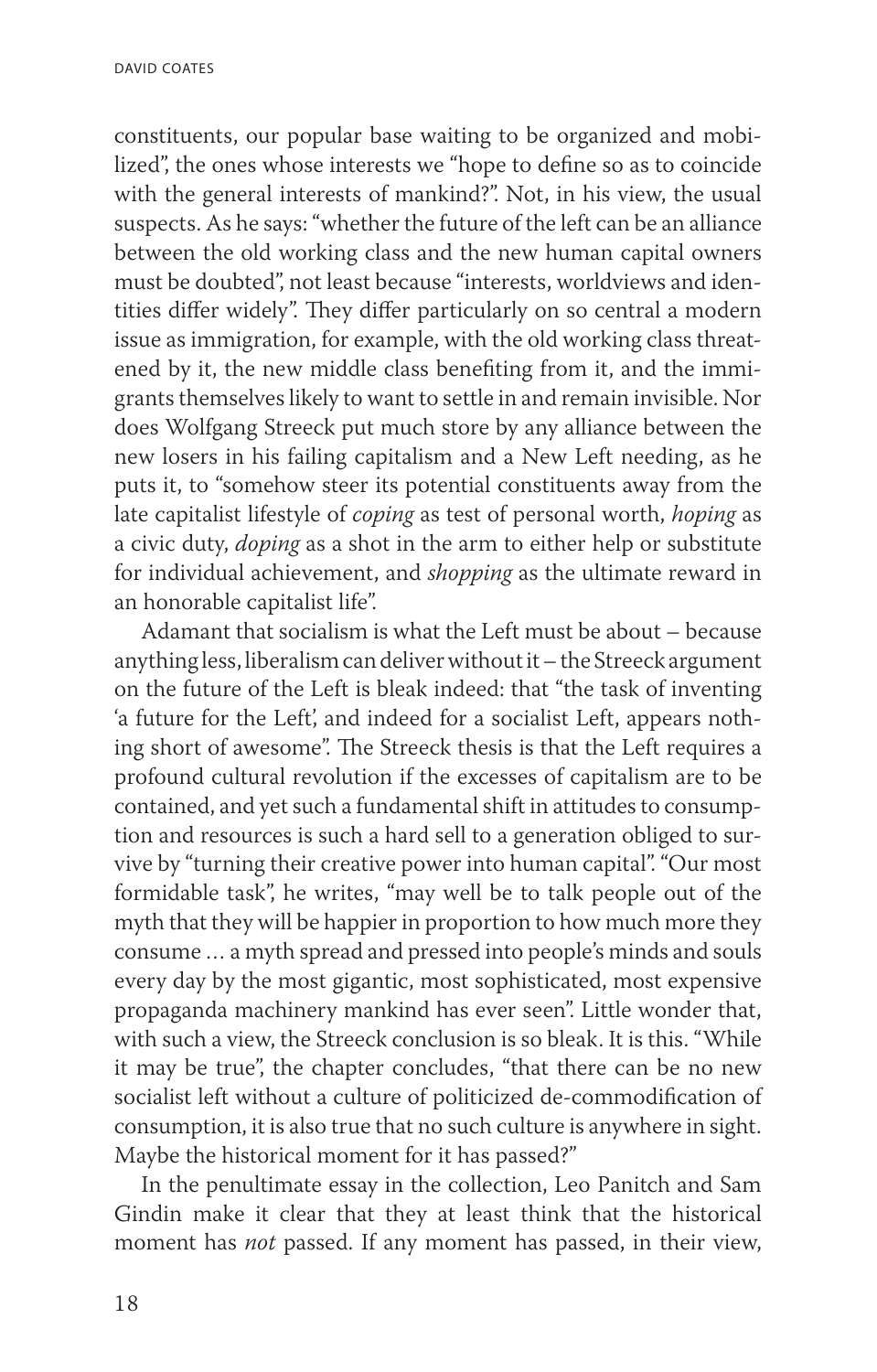it is the social democratic one. Writing together, they bring to the conversation perspectives honed around the *Socialist Register,* the non-aligned yearly collection of socialist essays first organized by Ralph Miliband and John Saville in 1964 and now edited by Leo Panitch and colleagues connected to York University in Toronto. Leo is often fond of questioning the sanity of my politics – my commitment to a regenerated social democracy – asking privately lately whether, "insofar as the Left keeps being drawn back into trying to do this [regeneration], does it not display at least some of the traces of the definition of insanity often attributed to Einstein: doing the same thing over and over again, but expecting different results?" But he and Sam are gracious enough to apply that definition of insanity to themselves too; and to defend their refusal (as well as mine) to become sane, if sane means surrendering to the unbridled logics of contemporary capitalism. In their view – one anchored in their unique mixture of long-term reflection and immediate case studies (here, the Sanders campaign in the US, and the Syriza government in Greece) – the increasing de-legitimation of neoliberalism is creating an opportunity for more revolutionary politics again; but it is an opportunity that remains extremely difficult to seize. They take comfort in the movement from protests to politics they see in both North America and Greece, and from the growing sensibility of protesters to the class-based nature of the inequalities that so offend them; but being more Gramscian than Leninist in their analysis of the sources of capitalist stability, Leo Panitch and Sam Gindin are well aware of dangers of social democratic incorporation if the Left does not create, as it moves from protest to power, new political parties that "more than ever, keep their feet in the movements, and far from trying to direct them, remain the central site for democratic strategic debate in view of their diverse activities". As non-social democratic socialists, they remain committed to the importance of what they term a "democratic socialist strategy for entering the state through elections, to the end of transforming the state" itself, while recognizing the enormous difficulty associated with that kind of politics. The future of the Left will not be smooth, they insist, "ruptures, or extended series of ruptures, are inescapable".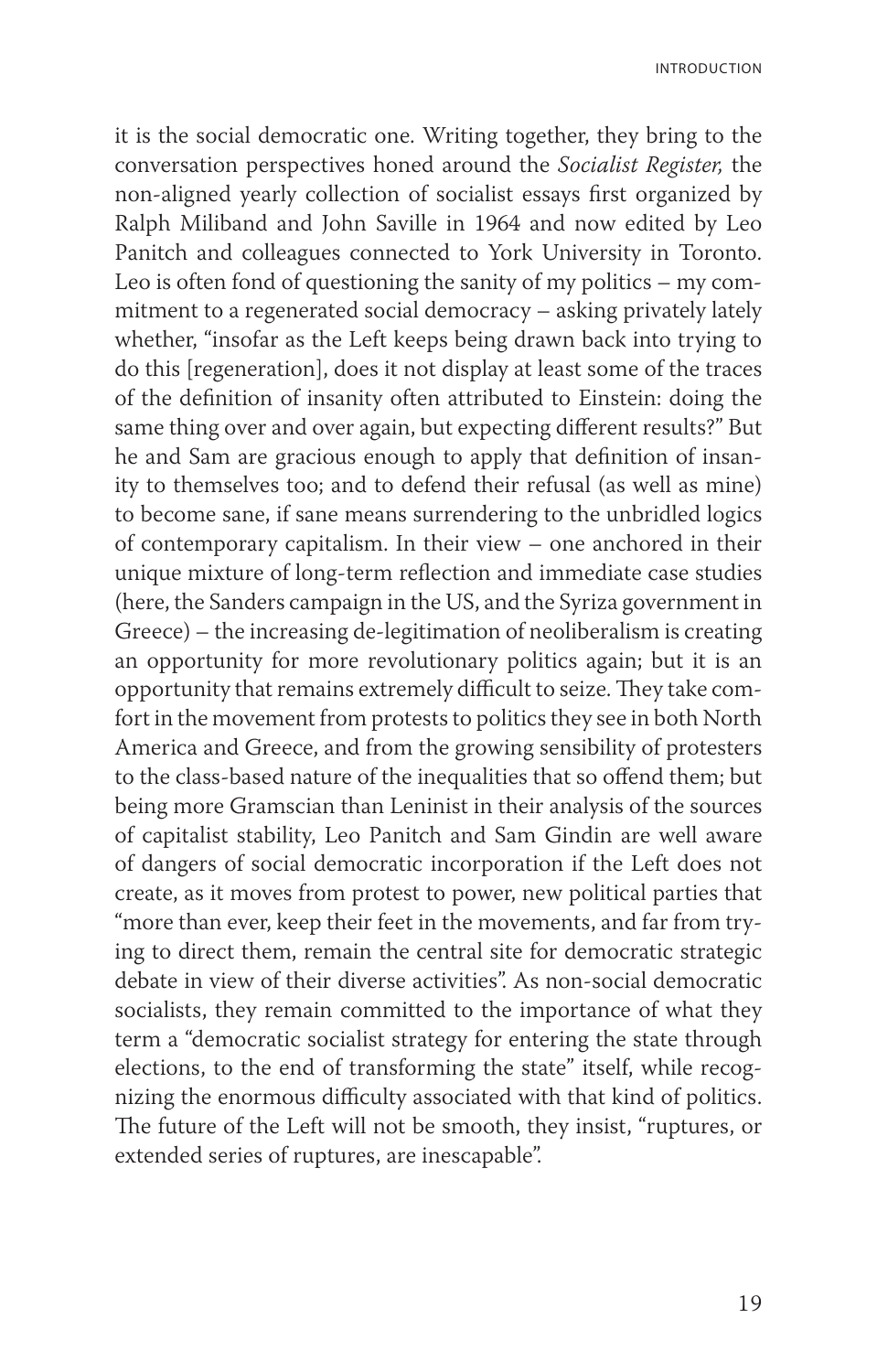The final essay in the collection is by Matthew Watson, co-editor of the series *Building Progressive Alternatives* that this volume is helping to launch. His essay is a reflection upon the reflections – an initial response to the essays gathered here, by a leading intellectual of the rising generation to whom academic and political leadership is now beginning to shift. The great hope that I had, in calling this collection together, was that it might act as a bridge between progressive generations – one that might facilitate the transmission of valuable reflections on the Left's past into the collective memory of those who must now shape its emerging future. The best response to the collection gathered here will therefore be one of critique – a calm and careful mapping and measuring of what can usefully be extracted from the past, and an equally careful mapping and measuring of what cannot. Mat's final essay has been designed as a first and tentative example of that critical process of review.

## **NOTES**

- 1. Ingo Schmidt (ed.), *The Three Worlds of Social Democracy: A Global View* (London: Pluto, 2016).
- 2. Christian Schweiger, *Progressive politics: permanent austerity stranglehold?* Posted 29 May 2015. https://www.socialeurope.eu/2015/05/ progressive-politics-permanent-austerity-stranglehold/ (accessed 7 July 2017).
- 3. Neal Lawson, *Social democracy without social democrats? How can the left recover?* Posted 13 May 2016. https://www.socialeurope.eu/ 2016/05/social-democracy-without-social-democrats-how-can-theleft-recover/ (accessed 7 July 2017).
- 4. Jon Cruddas, *Labour's future: why Labour lost in 2015 and how it can win again* (London: Labour Party, 2016), 8.
- 5. Jeremy Corbyn, 29 April 2017: quoted on the BBC's "General Election 2017" website.
- 6. Árni Árnason, *Is 6% the new norm for the progressive left?* Posted on 27 March 2017*.* https://www.socialeurope.eu/2017/03/6-new-normprogressive-left/ (accessed 7 July 2017). Perhaps not: social democracy in Iceland has recently made its own unique contribution to that low score. On this, see Thorvaldur Gylfason, *Spineless social democracy.*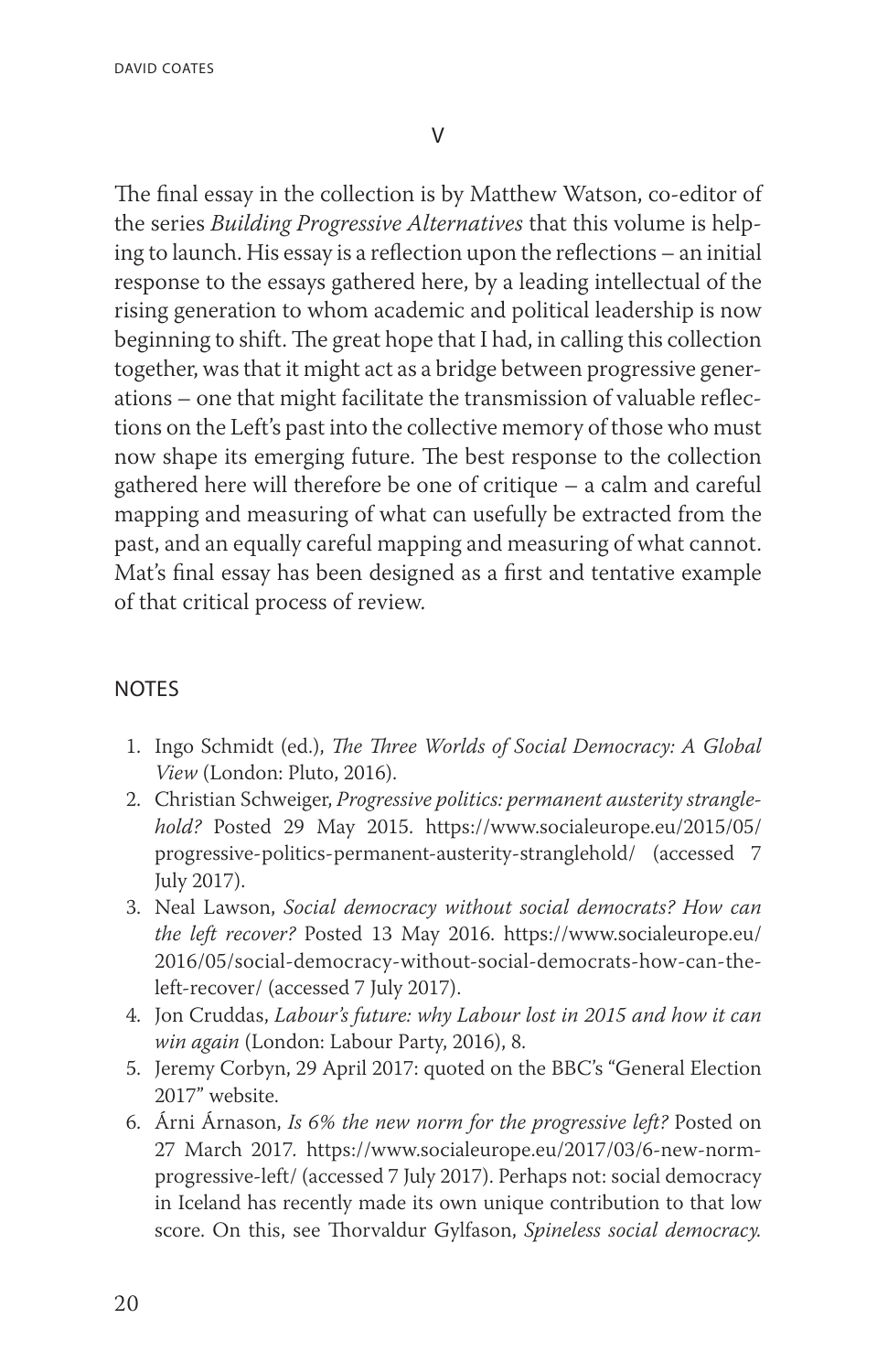Posted on 5 April 2017; https://www.socialeurope.eu/2017/04/spine less-social-democracy/ (accessed 7 July 2017).

- 7. Sheri Berman, *Europe's centre-left risks irrelevance?* Posted 6 February 2017; https://www.socialeurope.eu/2017/02/europes-centre-leftrisks-irrelevance/ (accessed 7 July 2017)
- 8. Patrick Diamond, *The new "progressive"' conservatism in Europe.* Posted April 2011; http://www.policy-network.net/pno\_detail.aspx?ID=3985 &title=The+new+%22progressive%22+conservatism+in+Europe+ (accessed 7 July 2017).
- 9. Asbjørn Wahl, *Reactionary working class?* Posted on *The Bullet* as e-bulletin No. 1383, 16 March 2017; https://socialistproject.ca/bullet/ 1383.php (accessed 7 July 2017).
- 10. Robert Ford, "The new electoral map of Britain: from the revenge of Remainers to the upending of class politics", *The Observer*, 11 June 2017.
- 11. Jean Pisani-Ferry, *Progress Abandoned.* Posted on 18 January 2017; https://www.socialeurope.eu/2017/01/progress-abandoned/ (accessed 7 July 2017).
- 12. David Bailey, Jean-Michel De Waele, Fabien Escalona & Mathieu Viera (eds), *European Social Democracy during the Global Economic Crisis: Renovation or Resignation?* (Manchester: Manchester University Press, 2014), 12.
- 13. Wahl, *Reactionary working class*.
- 14. On the complexities of Danish social democracy, in which Bernie Sanders was clearly not well briefed, see Christoph Arndt & Kees van Kersbergen, "Social Democracy after the Third Way: restoration or renewal?", *Policy and Politics* 43:2 (2015), 203–20.
- 15. See, for example, James Cronin, George Ross & James Shock (eds), *What's Left of the Left: Democrats and Social Democrats in Challenging Times* (Durham, NC: Duke University Press, 2011); Olaf Cramme & Patrick Diamond (eds), *After the Third Way: The Future of Social Democracy in Europe* (London: Policy Network, 2012) and Ingo Schmidt (ed.), *The Three Worlds of Social Democracy*.
- 16. Not least the Labour Party election manifesto, 2017.
- 17. Including one recently by Tony Blair, arguing for a revival of "the progressive centre" and floating the idea of his returning to UK public life to help generate it! On this, see Jason Cowley, "Tony Blair's Unfinished Business", *New Statesman*, 24 November 2016.
- 18. For the UK, see, for example, *Renewal*; for the US, *The American Prospect*; more globally, *The Socialist Register.*
- 19. For the UK, see for example *Policy Network* and *Soundings*; for Europe, *social.europe.eu*; for the US, *Alternet.org* and *The Nation*; and more globally, the Socialist Project's e-bulletin, *The Bullet.*